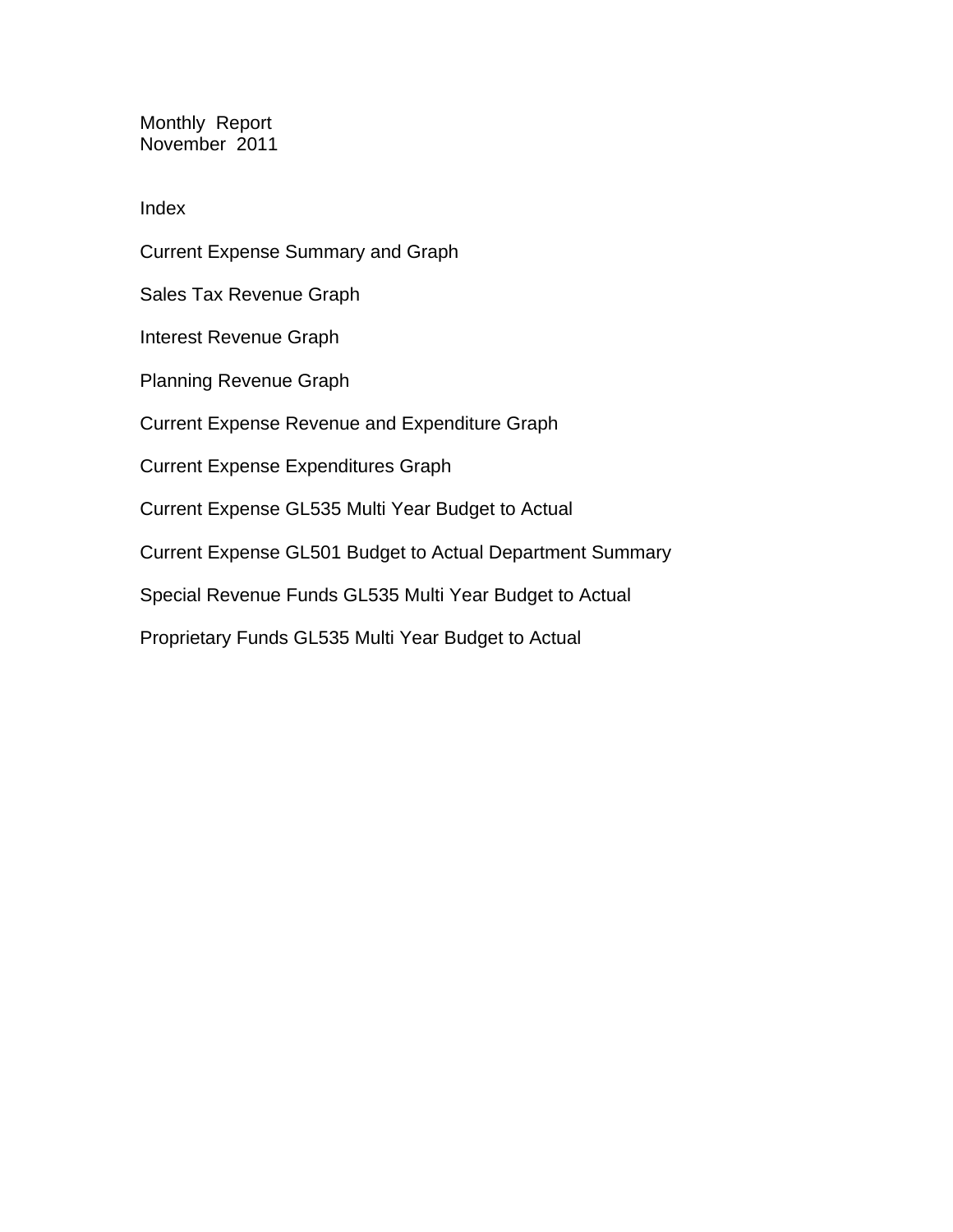|                               | CURRENT EXPENSE Thousands (000's) |                     |                         |               |                          |            |                        |               |         |            |                         |               |
|-------------------------------|-----------------------------------|---------------------|-------------------------|---------------|--------------------------|------------|------------------------|---------------|---------|------------|-------------------------|---------------|
|                               |                                   | <b>Current Year</b> |                         |               |                          | 2010       |                        |               |         | 2009       |                         |               |
|                               | Current                           | <b>YTD</b>          | <b>Budget</b>           | % VS          | Current                  | <b>YTD</b> | <b>Budget</b>          | % VS          | Current | <b>YTD</b> | <b>Budget</b>           | % VS          |
|                               | Actual                            | Actual              | Net of Beg.<br>Fund Bal | <b>Budget</b> | Actual                   | Actual     | Net of Beg<br>Fund Bal | <b>Budget</b> | Actual  | Actual     | Net of Beg.<br>Fund Bal | <b>Budget</b> |
| Revenue                       |                                   |                     |                         |               |                          |            |                        |               |         |            |                         |               |
| Property Tax                  | 807                               | 7,257               | 7,437                   | 98%           | 1,182                    | 6,894      | 7,368                  | 94%           | 726     | 6,904      | 6,844                   | 101%          |
| Sales Tax                     | 383                               | 3,805               | 4,111                   | 93%           | 420                      | 3,894      | 4,326                  | 90%           | 411     | 3,866      | 4,593                   | 84%           |
| <b>Planning and Community</b> | 155                               | 1,349               | 1,363                   | 99%           | 135                      | 1,371      | 1.229                  | 112%          | 72      | 1,100      | 1,032                   | 107%          |
| Interest - Investment         | 36                                | 215                 | 350                     | 61%           | 22                       | 279        | 550                    | 51%           | 59      | 721        | 529                     | 136%          |
| Other                         | 344                               | 5,229               | 5,327                   | 98%           | 321                      | 5,096      | 5,171                  | 99%           | 377     | 4,793      | 5,134                   | 93%           |
| Subtotal                      | 1,725                             | 17,855              | 18,588                  | 96%           | 2,080                    | 17,534     | 18,644                 | 94%           | 1,645   | 17,384     | 18,132                  | 96%           |
| Intergovernmental (Grants)    | 99                                | 766                 | 937                     | 82%           | 56                       | 779        | 807                    | 97%           | 697     | 1,577      | 1,710                   | 92%           |
| Total                         | 1,824                             | 18,621              | 19,525                  | 95%           | 2,136                    | 18,313     | 19,451                 | 94%           | 2,342   | 18,961     | 19,842                  | 96%           |
| Interfund Transfers-In        | $\blacksquare$                    | 1.879               | 1,879                   | 100%          | $\overline{\phantom{0}}$ | 1,948      | 1,948                  | 100%          | 146     | 1.660      | 1.785                   | 93%           |
| Use of Beg Fund Balance       |                                   |                     | 150                     | 0%            |                          |            | 1,210                  | 0%            | ä,      | ä,         | 2,825                   | 0%            |
| <b>Total Revenue</b>          | 1,824                             | 20,500              | 21,554                  | 95%           | 2,136                    | 20,261     | 22,609                 | 90%           | 2,488   | 20,621     | 24,452                  | 84%           |
| Expenditures                  |                                   |                     |                         |               |                          |            |                        |               |         |            |                         |               |
| Expenditures                  | 1,584                             | 17,287              | 19,891                  | 87%           | 1,565                    | 18,549     | 21,347                 | 87%           | 1,617   | 19,953     | 23,384                  | 85%           |
| Interfund Transfers-Out       |                                   | 1,205               | 1,663                   | 72%           |                          | 1,361      | 1,262                  | 108%          | 51      | 931        | 1,068                   | 87%           |
| <b>Total Expenditures</b>     | 1,584                             | 18,492              | 21,554                  | 86%           | 1,565                    | 19,910     | 22,609                 | 88%           | 1,668   | 20,884     | 24,452                  | 85%           |
| Net Current Expense           | 240                               | 2.008               | $\mathbf 0$             |               | 571                      | 351        | 0                      |               | 820     | (263)      | 0                       |               |



H:\Accounting\Monthly Reports\2011 Mo Report\11 Nov 2011\1111 Nov Report.xls 12/14/2011 4:22 PM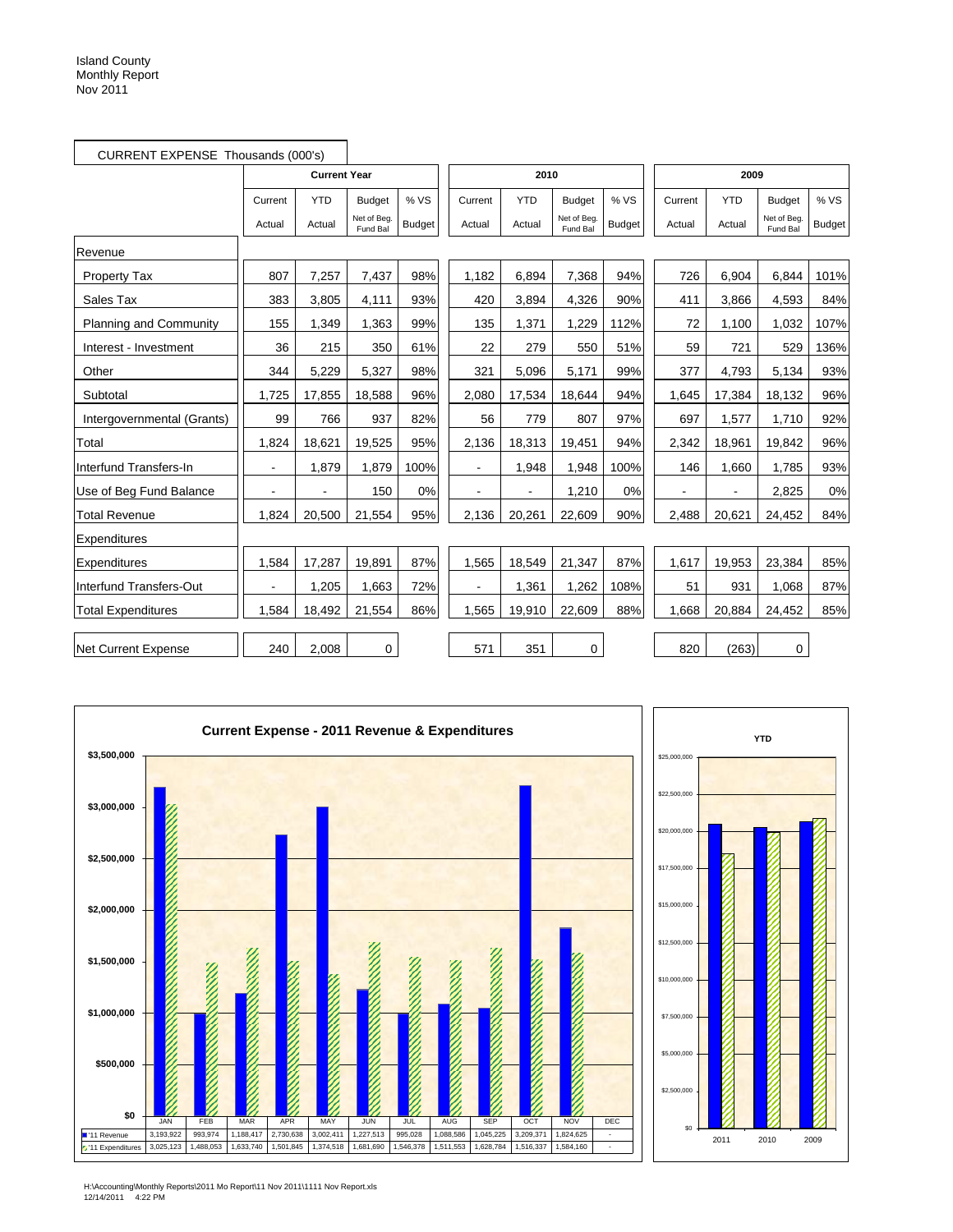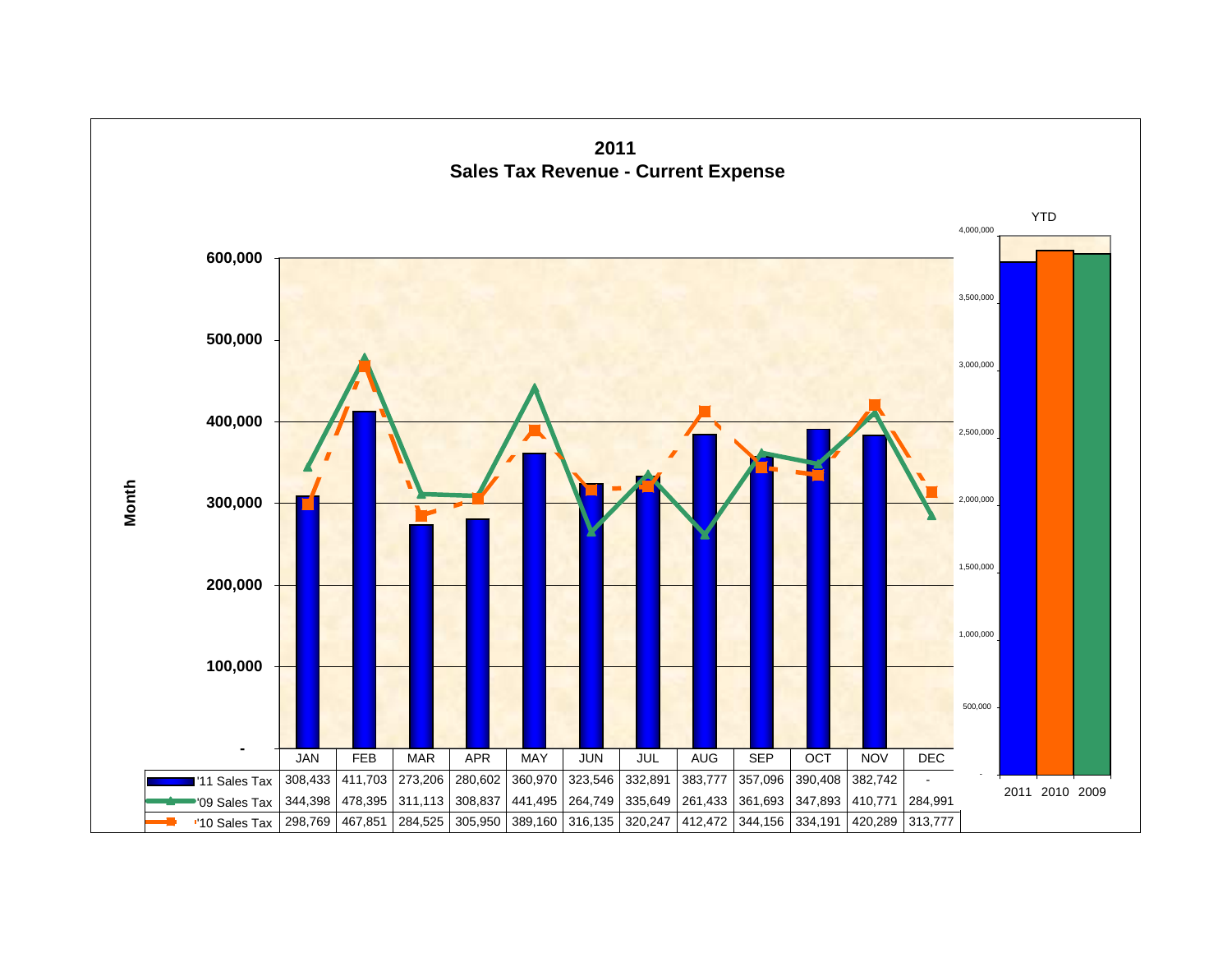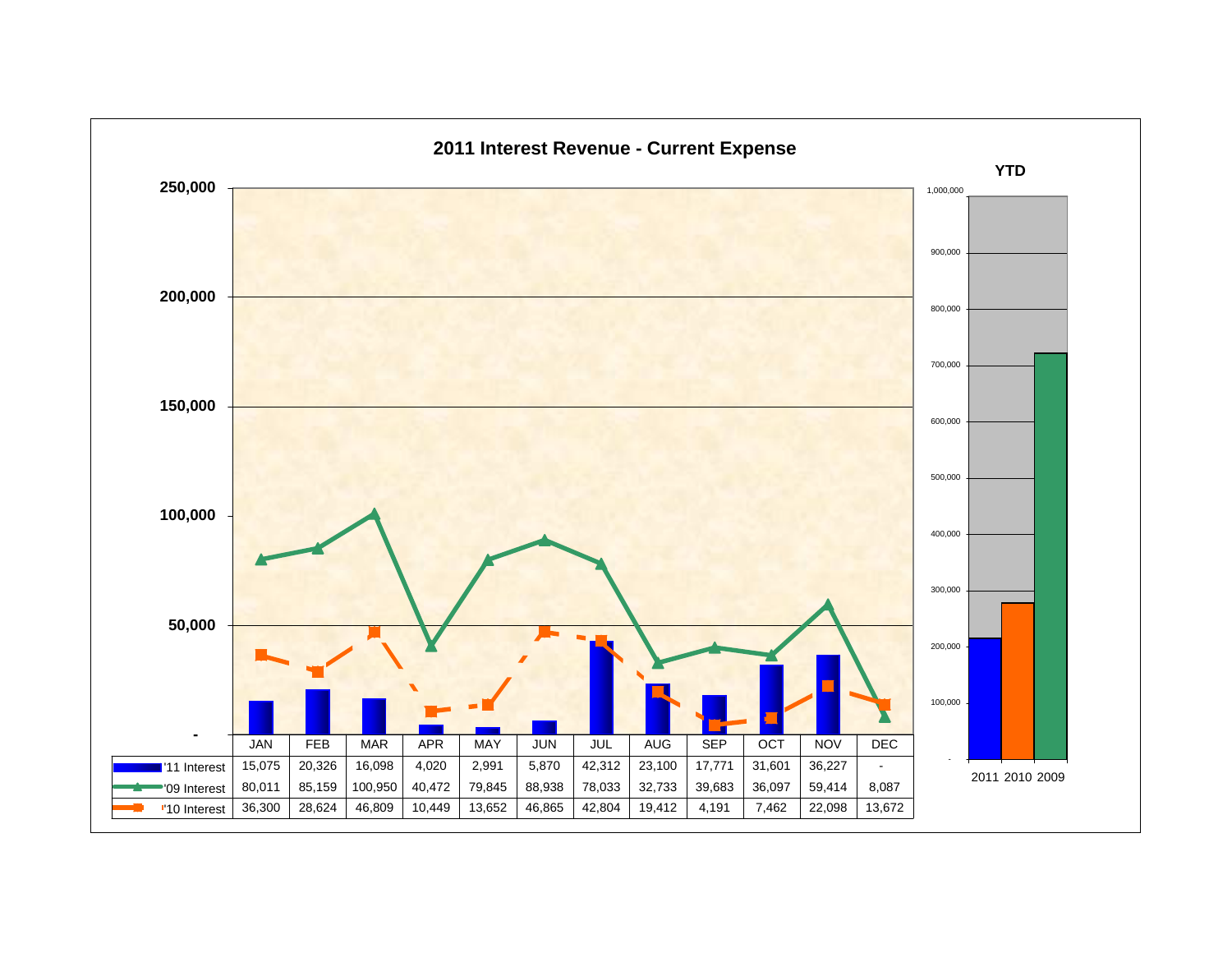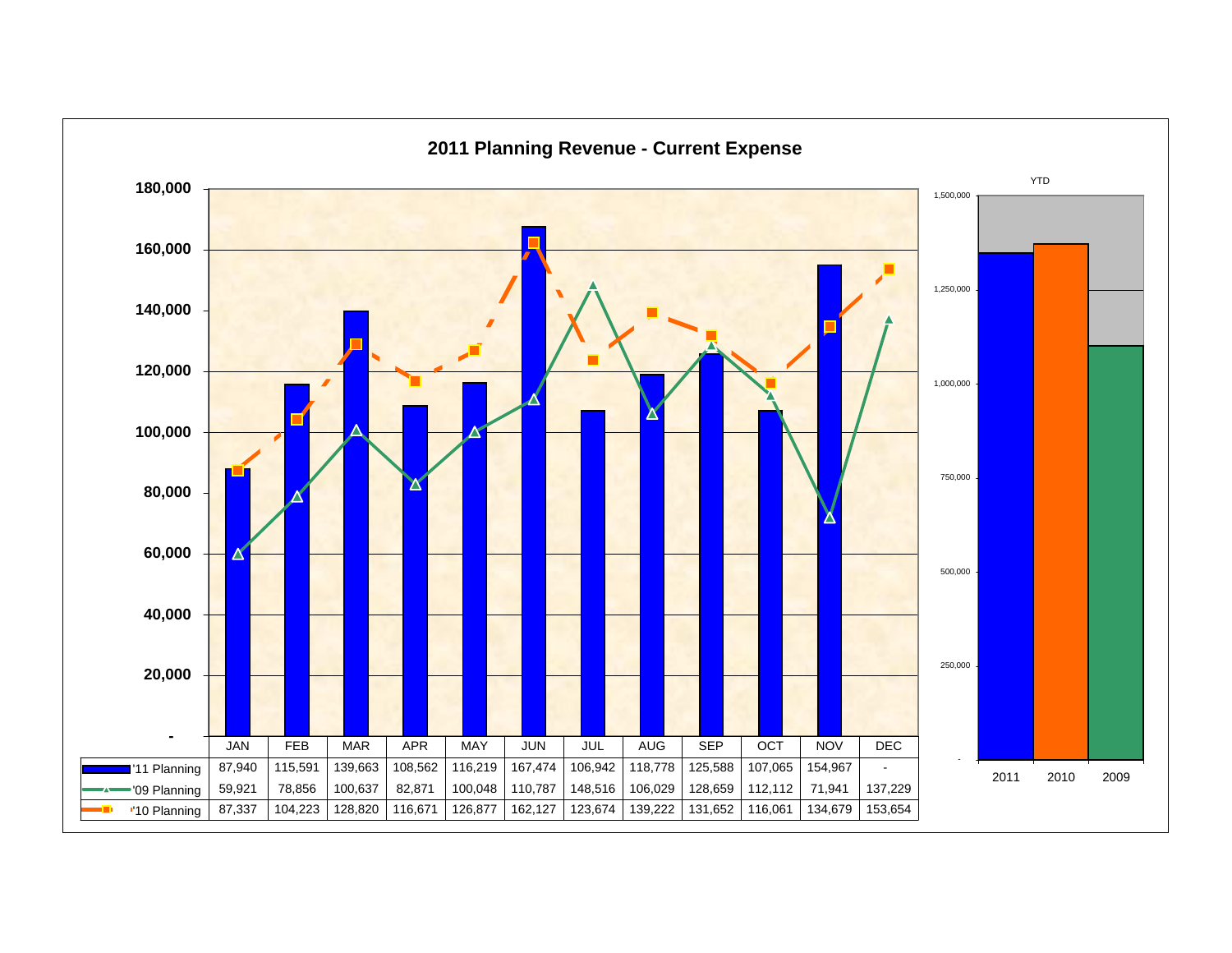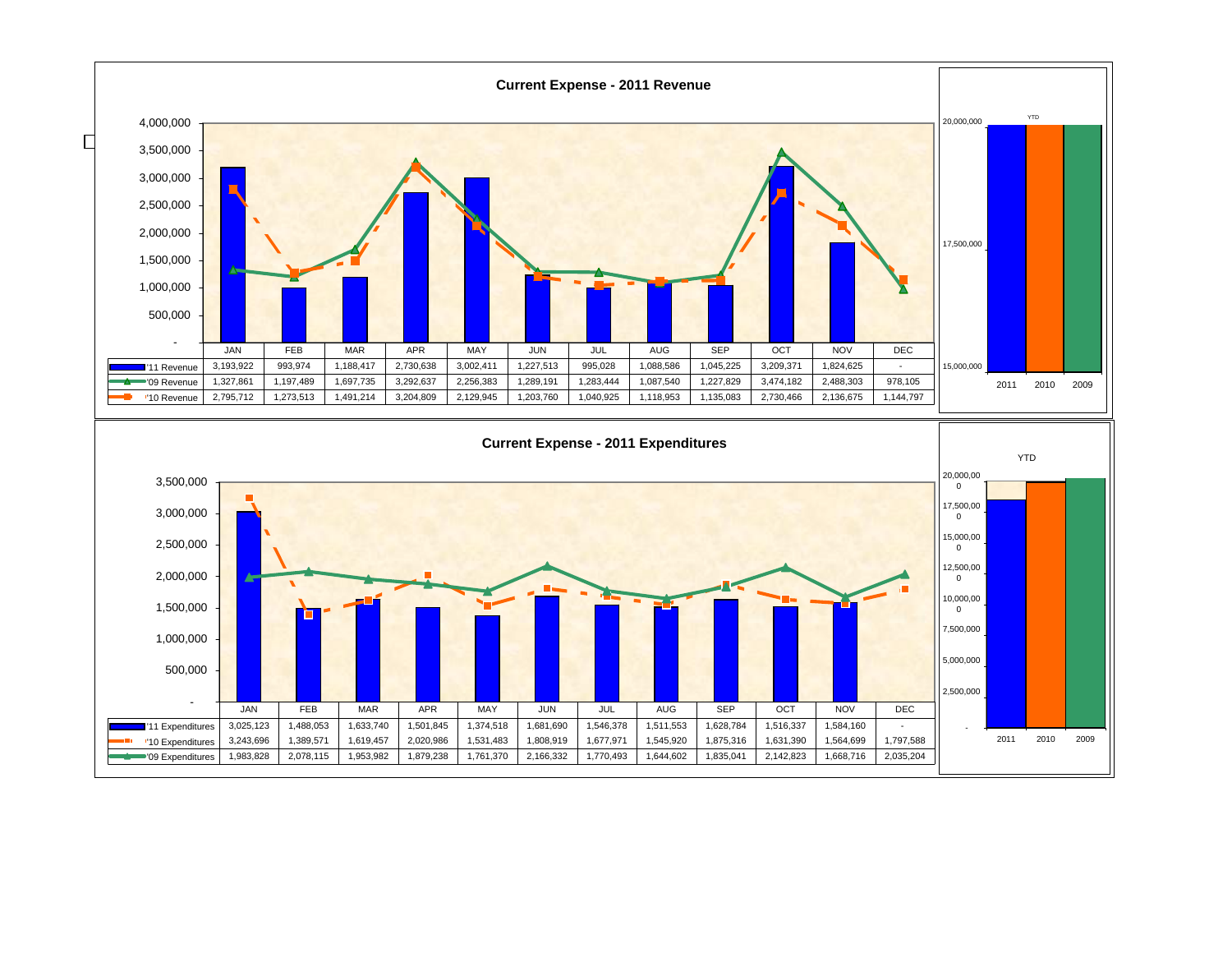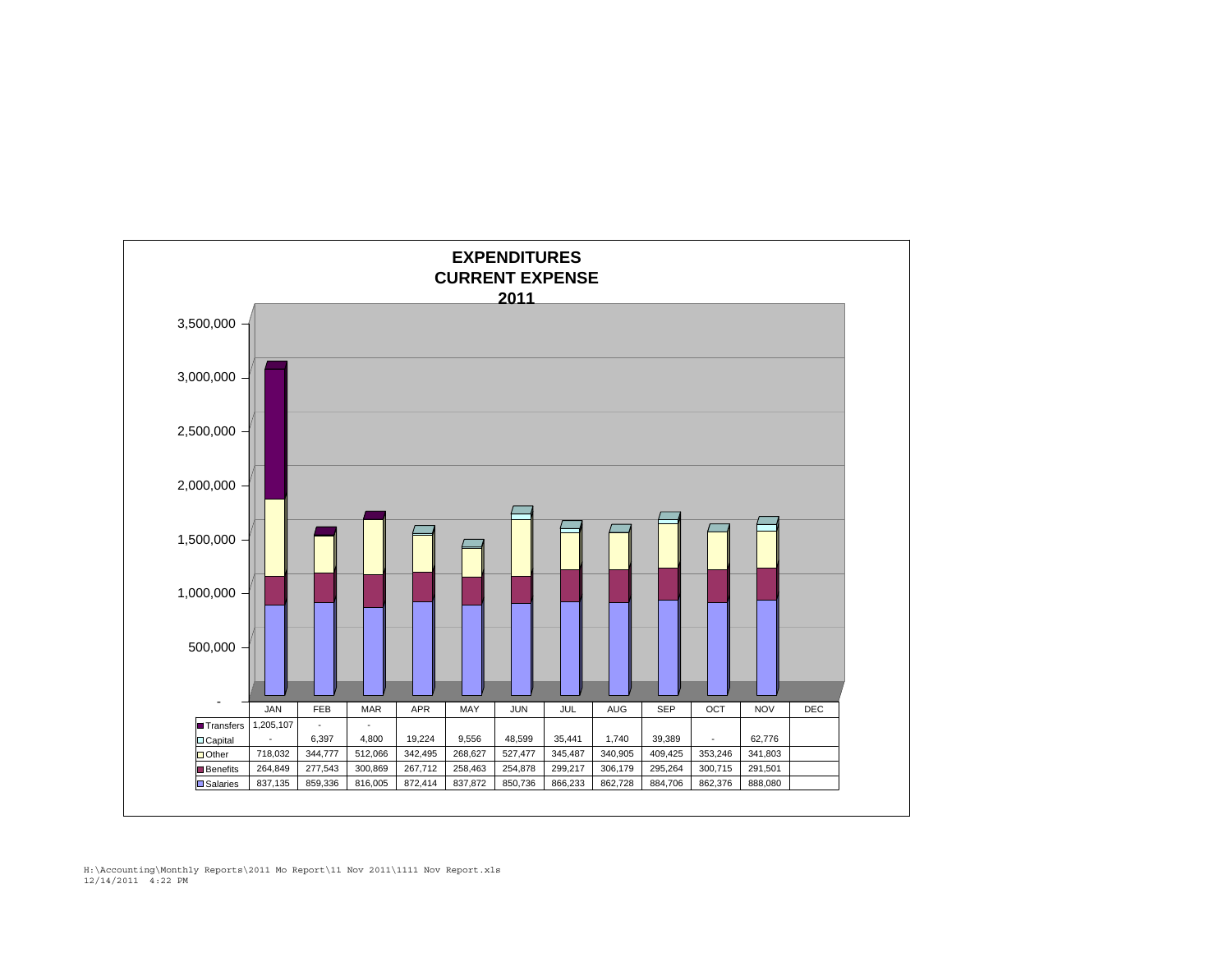|                              |                    |                                    |                 | 2011            | 2011<br>Month  | 2011<br>Year to   | 2011<br><b>Encumbered</b> | 2011           |                |
|------------------------------|--------------------|------------------------------------|-----------------|-----------------|----------------|-------------------|---------------------------|----------------|----------------|
|                              |                    | <b>Prior Years to Date Actuals</b> |                 | Approved        | to Date @      | Date @            | Amount @                  | Balance @      | <b>Percent</b> |
| Object                       | <b>Description</b> | 2009                               | 2010            | <b>Budget</b>   | 11/30/2011     | 11/30/2011        | 11/30/2011                | 11/30/2011     | <b>YTD</b>     |
| <b>CURRENT EXPENSE (001)</b> |                    |                                    |                 |                 |                |                   |                           |                |                |
| USE OF FUND BALANCE          |                    | 0.00                               | 0.00            | 150.000.00      | 0.00           | 0.00              | 0.00                      | 150.000.00     | $0\%$          |
| <b>REVENUES</b>              |                    | 17,385,555.96                      | 17,534,103.38   | 18,595,940.00   | 1,725,578.78   | 17,855,047.32     | 0.00                      | 740,892.68     | 96 %           |
| <b>GRANT REVENUES</b>        |                    | .577.306.91                        | 779.051.00      | 937.041.00      | 99.045.83      | 765.663.15        | 0.00                      | 171.377.85     | 82 %           |
| <b>EXPENDITURES</b>          |                    | (19,953,472.50)                    | (18,548,862.81) | (19,899,374.00) | (1,584,159.85) | (17, 287, 076.27) | (24,702.89)               | (2,587,594.84) | 87 %           |
| <b>TRANSFERS IN</b>          |                    | 1.659.733.49                       | 1.947.900.00    | 1,879,000.00    | 0.00           | 1.879.000.00      | 0.00                      | 0.00           | 100 %          |
| <b>TRANSFERS OUT</b>         |                    | (931,066.84)                       | (1,360,545.77)  | (1,662,607.00)  | 0.00           | (1,205,107.00)    | 0.00                      | (457,500.00)   | 72 %           |
| Net CURRENT EXPENSE (001)    |                    | (261, 942.98)                      | 351,645.80      | 0.00            | 240.464.76     | 2,007,527.20      | (24,702.89)               | (1,982,824.31) |                |
| <b>Grand Total All Funds</b> |                    | (261, 942.98)                      | 351,645.80      | 0.00            | 240.464.76     | 2,007,527.20      | (24,702.89)               | (1,982,824.31) |                |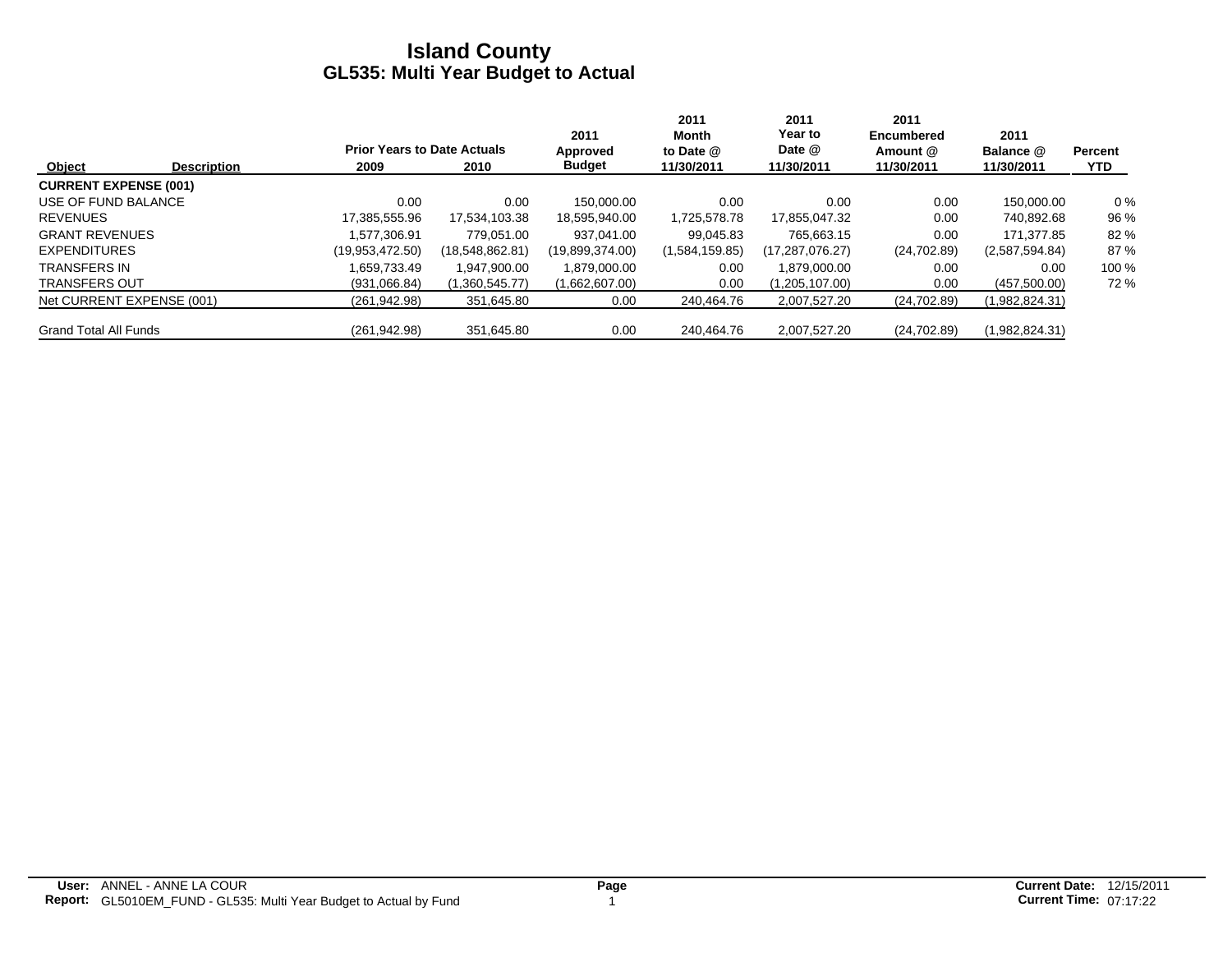|                                                             |                |               | <b>Report Date: 11/30/2011</b> |                |                       |
|-------------------------------------------------------------|----------------|---------------|--------------------------------|----------------|-----------------------|
| <b>Group - Description</b>                                  | <b>Budget</b>  | <b>Actual</b> | <b>Encumbrance</b>             | <b>Balance</b> | Percent<br><b>YTD</b> |
| Dept: 11 PUBLIC WORKS                                       |                |               |                                |                |                       |
| <b>Revenue</b>                                              |                |               |                                |                |                       |
| 31 TAXES                                                    | 0.00           | 0.00          | 0.00                           | 0.00           | 0.00                  |
| 34 CHARGES FOR GOODS & SERVICES                             | 5,060.00       | 30,569.69     | 0.00                           | (25,509.69)    | 604.14                |
| <b>36 MISCELLANEOUS REVENUES</b>                            | 4,000.00       | 5,188.86      | 0.00                           | (1,188.86)     | 129.72                |
| 39 OTHER FINANCING SOURCES                                  | 0.00           | 5,586.14      | 0.00                           | (5,586.14)     | 0.00                  |
| <b>Revenue Total:</b>                                       | 9,060.00       | 41,344.69     | 0.00                           | (32, 284.69)   | 456.34                |
| <b>Expenditures</b>                                         |                |               |                                |                |                       |
| <b>10 SALARIES &amp; BENEFITS</b>                           | 113,179.00     | 108,490.39    | 0.00                           | 4,688.61       | 95.85                 |
| 20 MAINTENANCE & OPERATIONS                                 | 40,420.00      | 54,458.05     | 0.00                           | (14,038.05)    | 134.73                |
| <b>30 INTERGOVERMENT</b>                                    | 0.00           | 780.03        | 0.00                           | (780.03)       | 0.00                  |
| <b>40 CAPITAL</b>                                           | 0.00           | 0.00          | 0.00                           | 0.00           | 0.00                  |
| <b>Expenditure Total:</b>                                   | 153,599.00     | 163,728.47    | 0.00                           | (10, 129.47)   | 106.59                |
| <b>Dept Total:</b>                                          | (144, 539.00)  | (122, 383.78) | 0.00                           | (22, 155.22)   |                       |
| <b>Dept: 13 HUMAN SERVICES</b><br><b>Expenditures</b>       |                |               |                                |                |                       |
| 20 MAINTENANCE & OPERATIONS                                 | 0.00           | 127,093.78    | 0.00                           | (127,093.78)   | 0.00                  |
| <b>Expenditure Total:</b>                                   | 0.00           | 127,093.78    | 0.00                           | (127,093.78)   | 0.00                  |
| <b>Dept Total:</b>                                          | 0.00           | (127,093.78)  | 0.00                           | 127,093.78     |                       |
| Dept: 14 PUBLIC HEALTH<br><b>Revenue</b>                    |                |               |                                |                |                       |
| 33 INTERGOVERMENTAL REVENUES                                | 0.00           | 0.00          | 0.00                           | 0.00           | 0.00                  |
| 39 OTHER FINANCING SOURCES                                  | 0.00           | 0.00          | 0.00                           | 0.00           | 0.00                  |
| <b>Revenue Total:</b>                                       | 0.00           | 0.00          | 0.00                           | 0.00           | 0.00                  |
| <b>Expenditures</b>                                         |                |               |                                |                |                       |
| 10 SALARIES & BENEFITS                                      | 0.00           | 0.00          | 0.00                           | 0.00           | 0.00                  |
| 20 MAINTENANCE & OPERATIONS                                 | 0.00           | 0.00          | 0.00                           | 0.00           | 0.00                  |
| <b>40 CAPITAL</b>                                           | 0.00           | 0.00          | 0.00                           | 0.00           | 0.00                  |
| <b>Expenditure Total:</b>                                   | 0.00           | $0.00\,$      | 0.00                           | 0.00           | 0.00                  |
| <b>Dept Total:</b>                                          | 0.00           | 0.00          | 0.00                           | 0.00           |                       |
| Dept: 20 ASSESSOR<br><b>Revenue</b>                         |                |               |                                |                |                       |
| 34 CHARGES FOR GOODS & SERVICES                             | 0.00           | 7,954.04      | 0.00                           | (7,954.04)     | 0.00                  |
| <b>36 MISCELLANEOUS REVENUES</b>                            | 0.00           | 10,787.27     | 0.00                           | (10, 787.27)   | 0.00                  |
| <b>Revenue Total:</b>                                       | 0.00           | 18,741.31     | 0.00                           | (18,741.31)    | 0.00                  |
| <b>Expenditures</b>                                         |                |               |                                |                |                       |
| 10 SALARIES & BENEFITS                                      | 954,182.00     | 839,973.89    | 0.00                           | 114,208.11     | 88.03                 |
| 20 MAINTENANCE & OPERATIONS                                 | 71,300.00      | 52,047.55     | 0.00                           | 19,252.45      | 73.00                 |
| <b>40 CAPITAL</b>                                           | 0.00           | 11,538.62     | 0.00                           | (11, 538.62)   | 0.00                  |
| <b>Expenditure Total:</b>                                   | 1,025,482.00   | 903,560.06    | 0.00                           | 121,921.94     | 88.11                 |
| <b>Dept Total:</b>                                          | (1,025,482.00) | (884, 818.75) | 0.00                           | (140, 663.25)  |                       |
| Dept: 21 AUDITOR<br><b>Revenue</b><br>32 LICENSES & PERMITS | 4,000.00       | 5,146.35      | 0.00                           | (1,146.35)     | 128.65                |
|                                                             |                |               |                                |                |                       |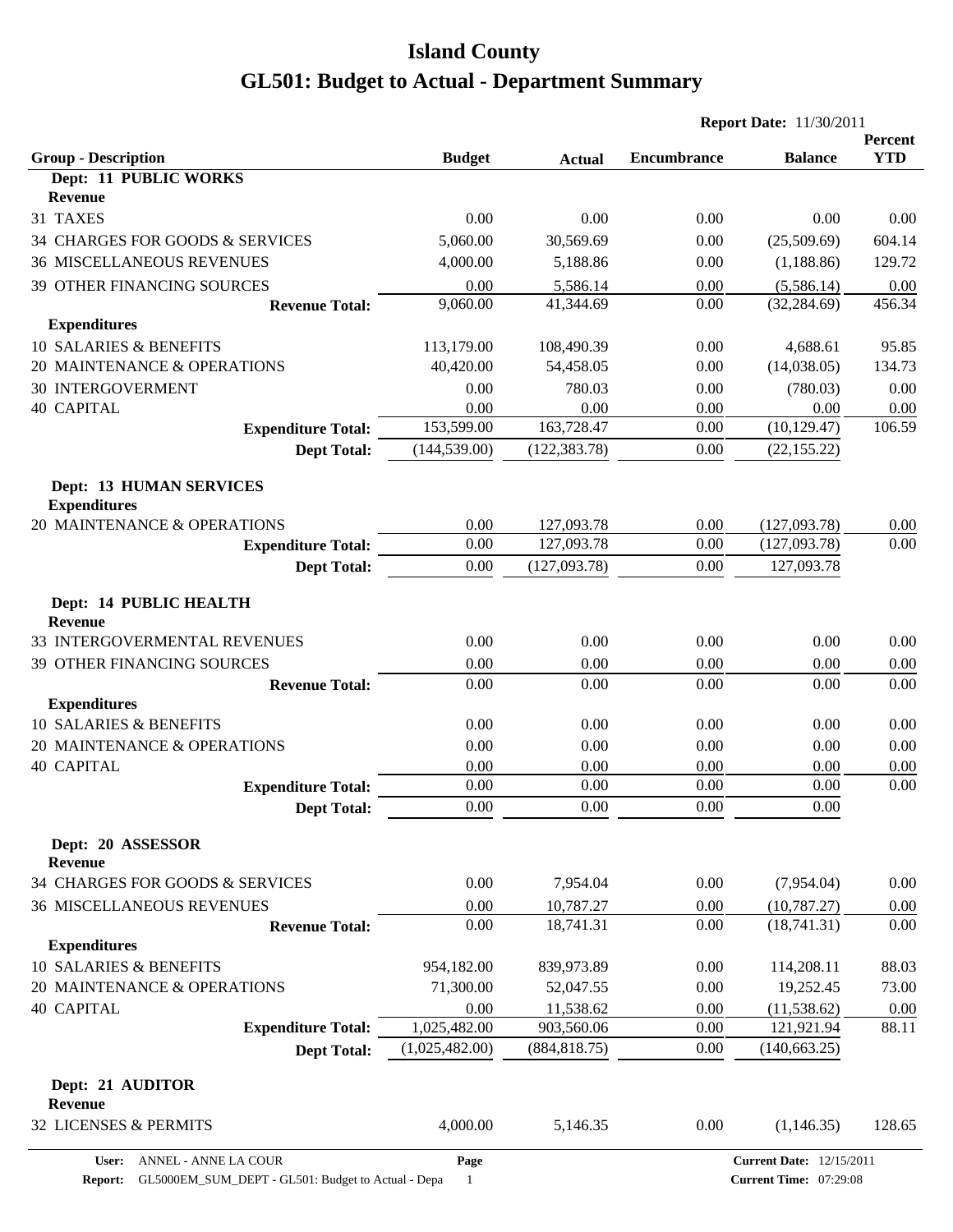|                                                    |                |               | <b>Report Date: 11/30/2011</b> |                |                       |
|----------------------------------------------------|----------------|---------------|--------------------------------|----------------|-----------------------|
| <b>Group - Description</b>                         | <b>Budget</b>  | <b>Actual</b> | <b>Encumbrance</b>             | <b>Balance</b> | Percent<br><b>YTD</b> |
| 34 CHARGES FOR GOODS & SERVICES                    | 597,500.00     | 533,733.59    | 0.00                           | 63,766.41      | 89.32                 |
| <b>36 MISCELLANEOUS REVENUES</b>                   | 300.00         | 685.57        | 0.00                           | (385.57)       | 228.52                |
| <b>Revenue Total:</b>                              | 601,800.00     | 539,565.51    | 0.00                           | 62,234.49      | 89.65                 |
| <b>Expenditures</b>                                |                |               |                                |                |                       |
| 10 SALARIES & BENEFITS                             | 675,465.00     | 577,716.83    | 0.00                           | 97,748.17      | 85.52                 |
| 20 MAINTENANCE & OPERATIONS                        | 83,288.00      | 69,418.73     | 0.00                           | 13,869.27      | 83.34                 |
| <b>Expenditure Total:</b>                          | 758,753.00     | 647,135.56    | 0.00                           | 111,617.44     | 85.28                 |
| <b>Dept Total:</b>                                 | (156, 953.00)  | (107, 570.05) | 0.00                           | (49, 382.95)   |                       |
| Dept: 24 CLERK<br><b>Revenue</b>                   |                |               |                                |                |                       |
| 33 INTERGOVERMENTAL REVENUES                       | 55,000.00      | 83,496.78     | 0.00                           | (28, 496.78)   | 151.81                |
| 34 CHARGES FOR GOODS & SERVICES                    | 228,000.00     | 191,938.48    | 0.00                           | 36,061.52      | 84.18                 |
| <b>35 FINES &amp; PENALTIES</b>                    | 56,848.00      | 55,637.77     | 0.00                           | 1,210.23       | 97.87                 |
| <b>36 MISCELLANEOUS REVENUES</b>                   | 6,000.00       | 12,403.07     | 0.00                           | (6,403.07)     | 206.71                |
| 39 OTHER FINANCING SOURCES                         | 9,000.00       | 9,000.00      | 0.00                           | 0.00           | 100.00                |
| <b>Revenue Total:</b>                              | 354,848.00     | 352,476.10    | 0.00                           | 2,371.90       | 99.33                 |
| <b>Expenditures</b>                                |                |               |                                |                |                       |
| 10 SALARIES & BENEFITS                             | 371,338.00     | 318,358.39    | 0.00                           | 52,979.61      | 85.73                 |
| 20 MAINTENANCE & OPERATIONS                        | 31,500.00      | 26,142.11     | 0.00                           | 5,357.89       | 82.99                 |
| <b>Expenditure Total:</b>                          | 402,838.00     | 344,500.50    | 0.00                           | 58,337.50      | 85.51                 |
| <b>Dept Total:</b>                                 | (47,990.00)    | 7,975.60      | 0.00                           | (55,965.60)    |                       |
| Dept: 25 COMMISSIONERS<br><b>Revenue</b>           |                |               |                                |                |                       |
| 34 CHARGES FOR GOODS & SERVICES                    | 400.00         | 303.03        | 0.00                           | 96.97          | 75.75                 |
| <b>36 MISCELLANEOUS REVENUES</b>                   | 7,846.00       | 5,887.08      | 0.00                           | 1,958.92       | 75.03                 |
| <b>Revenue Total:</b>                              | 8,246.00       | 6,190.11      | 0.00                           | 2,055.89       | 75.06                 |
| <b>Expenditures</b>                                |                |               |                                |                |                       |
| 10 SALARIES & BENEFITS                             | 557,573.00     | 519,827.05    | 0.00                           | 37,745.95      | 93.23                 |
| 20 MAINTENANCE & OPERATIONS                        | 59,750.00      | 38,268.60     | 0.00                           | 21,481.40      | 64.04                 |
| <b>Expenditure Total:</b>                          | 617,323.00     | 558,095.65    | $0.00\,$                       | 59,227.35      | 90.40                 |
| <b>Dept Total:</b>                                 | (609,077.00)   | (551, 905.54) | 0.00                           | (57, 171.46)   |                       |
| <b>Dept: 26 CENTRAL SERVICES</b><br><b>Revenue</b> |                |               |                                |                |                       |
| 31 TAXES                                           | 0.00           | 0.00          | 0.00                           | 0.00           | 0.00                  |
| <b>36 MISCELLANEOUS REVENUES</b>                   | 0.00           | 0.00          | 0.00                           | 0.00           | 0.00                  |
| 39 OTHER FINANCING SOURCES                         | 0.00           | 0.00          | 0.00                           | 0.00           | 0.00                  |
| <b>Revenue Total:</b>                              | 0.00           | 0.00          | 0.00                           | 0.00           | 0.00                  |
| <b>Expenditures</b>                                |                |               |                                |                |                       |
| 10 SALARIES & BENEFITS                             | 476,117.00     | 364,952.25    | 0.00                           | 111,164.75     | 76.65                 |
| 20 MAINTENANCE & OPERATIONS                        | 375,744.00     | 313,857.76    | 24,702.89                      | 37,183.35      | 90.10                 |
| <b>40 CAPITAL</b>                                  | 157,000.00     | 157,808.84    | 0.00                           | (808.84)       | 100.51                |
| 60 DEBT SERVICE                                    | 0.00           | 0.00          | 0.00                           | 0.00           | 0.00                  |
| <b>Expenditure Total:</b>                          | 1,008,861.00   | 836,618.85    | 24,702.89                      | 147,539.26     | 85.37                 |
| <b>Dept Total:</b>                                 | (1,008,861.00) | (836, 618.85) | (24,702.89)                    | (147, 539.26)  |                       |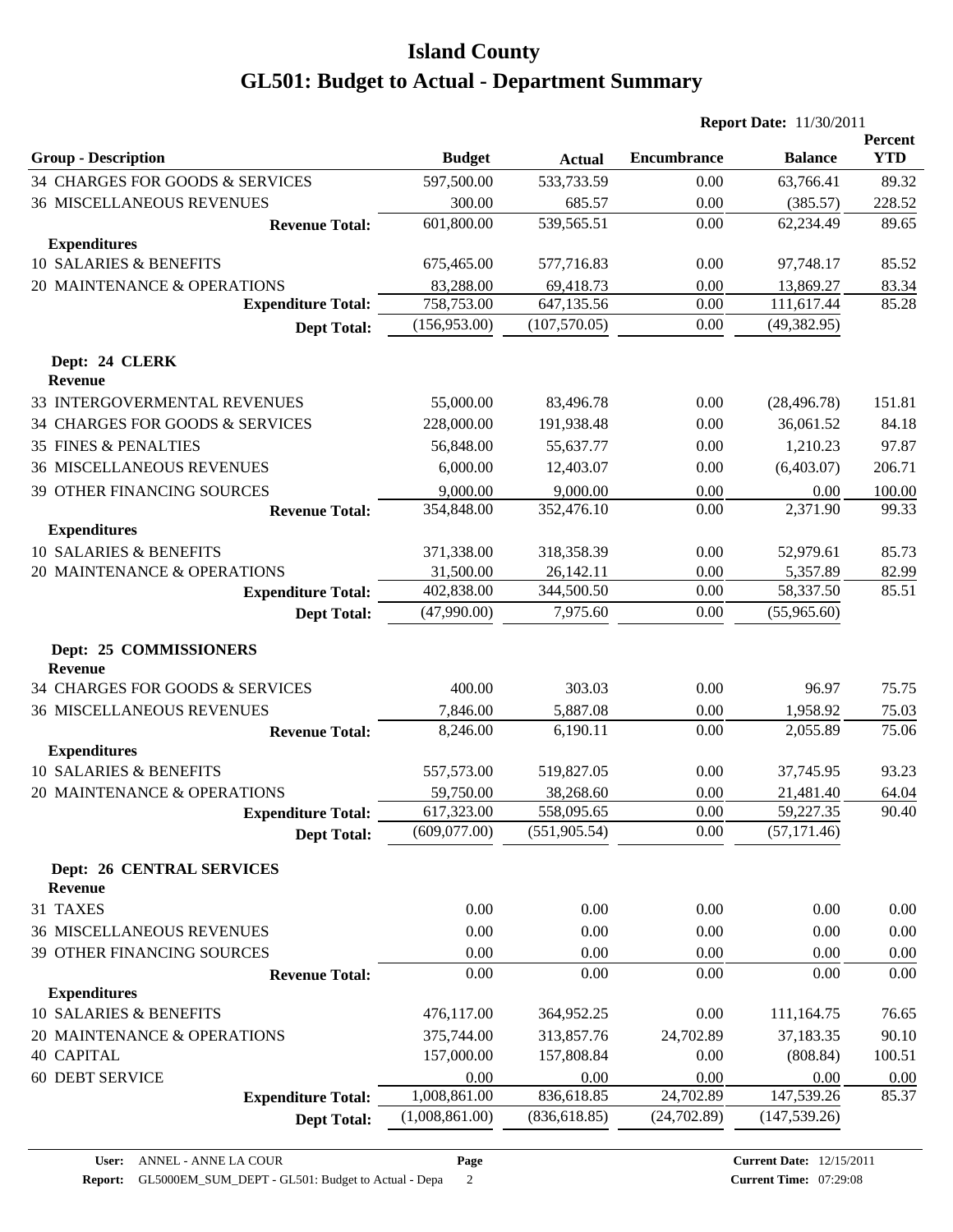| <b>YTD</b><br><b>Group - Description</b><br><b>Encumbrance</b><br><b>Budget</b><br><b>Balance</b><br><b>Actual</b><br>Dept: 27 CORONER<br><b>Revenue</b><br>33 INTERGOVERMENTAL REVENUES<br>20,000.00<br>19,422.70<br>0.00<br>577.30<br>97.11<br>20,000.00<br>97.11<br>19,422.70<br>0.00<br>577.30<br><b>Revenue Total:</b><br><b>Expenditures</b><br>10 SALARIES & BENEFITS<br>144,192.00<br>0.00<br>10,549.89<br>133,642.11<br>20 MAINTENANCE & OPERATIONS<br>68,925.00<br>80,937.92<br>0.00<br>(12,012.92)<br>213,117.00<br>0.00<br>214,580.03<br>(1,463.03)<br><b>Expenditure Total:</b><br>(193, 117.00)<br>(195, 157.33)<br>0.00<br>2,040.33<br><b>Dept Total:</b><br>Dept: 28 FACILITIES & MAINTENANCE<br><b>Revenue</b><br>34 CHARGES FOR GOODS & SERVICES<br>40,000.00<br>61,112.65<br>(21, 112.65)<br>0.00<br>40,000.00<br>61,112.65<br>0.00<br>(21, 112.65)<br><b>Revenue Total:</b><br><b>Expenditures</b><br>10 SALARIES & BENEFITS<br>557,191.00<br>51,718.68<br>90.71<br>505,472.32<br>0.00<br>20 MAINTENANCE & OPERATIONS<br>422,750.00<br>341,313.18<br>0.00<br>81,436.82<br>80.73<br>979,941.00<br>846,785.50<br>0.00<br>133,155.50<br>86.41<br><b>Expenditure Total:</b><br>0.00<br>(939, 941.00)<br>(785, 672.85)<br>(154, 268.15)<br><b>Dept Total:</b><br>Dept: 29 DISTRICT COURT<br><b>Revenue</b><br>33 INTERGOVERMENTAL REVENUES<br>248,673.24<br>0.00<br>11,186.76<br>259,860.00<br>34 CHARGES FOR GOODS & SERVICES<br>233,500.00<br>171,424.30<br>0.00<br>62,075.70<br>73.41<br><b>35 FINES &amp; PENALTIES</b><br>531,300.00<br>466,779.38<br>0.00<br>64,520.62<br><b>36 MISCELLANEOUS REVENUES</b><br>10,000.00<br>19,286.33<br>0.00<br>(9, 286.33)<br>192.86<br><b>38 NONREVENUES</b><br>0.00<br>51.81<br>0.00<br>(51.81)<br>0.00<br>1,034,660.00<br>906,215.06<br>128,444.94<br><b>Revenue Total:</b><br>0.00<br><b>Expenditures</b><br>10 SALARIES & BENEFITS<br>833,082.00<br>0.00<br>74,314.83<br>758,767.17<br>20 MAINTENANCE & OPERATIONS<br>91,010.00<br>71,968.62<br>0.00<br>19,041.38<br>79.07<br>0.00<br>89.89<br>924,092.00<br>93,356.21<br>830,735.79<br><b>Expenditure Total:</b><br>110,568.00<br>35,088.73<br>75,479.27<br>0.00<br><b>Dept Total:</b><br>Dept: 36 MISCELLANEOUS<br><b>Revenue</b><br>33 INTERGOVERMENTAL REVENUES<br>25,000.00<br>25,000.00<br>0.00<br>0.00<br><b>36 MISCELLANEOUS REVENUES</b><br>(122.98)<br>0.00<br>122.98<br>0.00<br>0.00<br>25,000.00<br>25,122.98<br>0.00<br>(122.98)<br><b>Revenue Total:</b><br><b>Expenditures</b><br>10 SALARIES & BENEFITS<br>82,000.00<br>66,992.62<br>0.00<br>15,007.38<br>20 MAINTENANCE & OPERATIONS<br>119,600.97<br>0.00<br>164,654.03<br>284,255.00<br>30 INTERGOVERMENT<br>69,417.00<br>69,416.50<br>0.00<br>0.50<br>179,661.91<br><b>Expenditure Total:</b><br>435,672.00<br>256,010.09<br>0.00 |                    |              |               | <b>Report Date: 11/30/2011</b> |               |         |
|------------------------------------------------------------------------------------------------------------------------------------------------------------------------------------------------------------------------------------------------------------------------------------------------------------------------------------------------------------------------------------------------------------------------------------------------------------------------------------------------------------------------------------------------------------------------------------------------------------------------------------------------------------------------------------------------------------------------------------------------------------------------------------------------------------------------------------------------------------------------------------------------------------------------------------------------------------------------------------------------------------------------------------------------------------------------------------------------------------------------------------------------------------------------------------------------------------------------------------------------------------------------------------------------------------------------------------------------------------------------------------------------------------------------------------------------------------------------------------------------------------------------------------------------------------------------------------------------------------------------------------------------------------------------------------------------------------------------------------------------------------------------------------------------------------------------------------------------------------------------------------------------------------------------------------------------------------------------------------------------------------------------------------------------------------------------------------------------------------------------------------------------------------------------------------------------------------------------------------------------------------------------------------------------------------------------------------------------------------------------------------------------------------------------------------------------------------------------------------------------------------------------------------------------------------------------------------------------------------------------------------------------------------------------------------------------------------------------------------------------------------------------------------------------------------------|--------------------|--------------|---------------|--------------------------------|---------------|---------|
|                                                                                                                                                                                                                                                                                                                                                                                                                                                                                                                                                                                                                                                                                                                                                                                                                                                                                                                                                                                                                                                                                                                                                                                                                                                                                                                                                                                                                                                                                                                                                                                                                                                                                                                                                                                                                                                                                                                                                                                                                                                                                                                                                                                                                                                                                                                                                                                                                                                                                                                                                                                                                                                                                                                                                                                                                  |                    |              |               |                                |               | Percent |
|                                                                                                                                                                                                                                                                                                                                                                                                                                                                                                                                                                                                                                                                                                                                                                                                                                                                                                                                                                                                                                                                                                                                                                                                                                                                                                                                                                                                                                                                                                                                                                                                                                                                                                                                                                                                                                                                                                                                                                                                                                                                                                                                                                                                                                                                                                                                                                                                                                                                                                                                                                                                                                                                                                                                                                                                                  |                    |              |               |                                |               |         |
|                                                                                                                                                                                                                                                                                                                                                                                                                                                                                                                                                                                                                                                                                                                                                                                                                                                                                                                                                                                                                                                                                                                                                                                                                                                                                                                                                                                                                                                                                                                                                                                                                                                                                                                                                                                                                                                                                                                                                                                                                                                                                                                                                                                                                                                                                                                                                                                                                                                                                                                                                                                                                                                                                                                                                                                                                  |                    |              |               |                                |               |         |
|                                                                                                                                                                                                                                                                                                                                                                                                                                                                                                                                                                                                                                                                                                                                                                                                                                                                                                                                                                                                                                                                                                                                                                                                                                                                                                                                                                                                                                                                                                                                                                                                                                                                                                                                                                                                                                                                                                                                                                                                                                                                                                                                                                                                                                                                                                                                                                                                                                                                                                                                                                                                                                                                                                                                                                                                                  |                    |              |               |                                |               |         |
|                                                                                                                                                                                                                                                                                                                                                                                                                                                                                                                                                                                                                                                                                                                                                                                                                                                                                                                                                                                                                                                                                                                                                                                                                                                                                                                                                                                                                                                                                                                                                                                                                                                                                                                                                                                                                                                                                                                                                                                                                                                                                                                                                                                                                                                                                                                                                                                                                                                                                                                                                                                                                                                                                                                                                                                                                  |                    |              |               |                                |               |         |
|                                                                                                                                                                                                                                                                                                                                                                                                                                                                                                                                                                                                                                                                                                                                                                                                                                                                                                                                                                                                                                                                                                                                                                                                                                                                                                                                                                                                                                                                                                                                                                                                                                                                                                                                                                                                                                                                                                                                                                                                                                                                                                                                                                                                                                                                                                                                                                                                                                                                                                                                                                                                                                                                                                                                                                                                                  |                    |              |               |                                |               |         |
|                                                                                                                                                                                                                                                                                                                                                                                                                                                                                                                                                                                                                                                                                                                                                                                                                                                                                                                                                                                                                                                                                                                                                                                                                                                                                                                                                                                                                                                                                                                                                                                                                                                                                                                                                                                                                                                                                                                                                                                                                                                                                                                                                                                                                                                                                                                                                                                                                                                                                                                                                                                                                                                                                                                                                                                                                  |                    |              |               |                                |               | 92.68   |
|                                                                                                                                                                                                                                                                                                                                                                                                                                                                                                                                                                                                                                                                                                                                                                                                                                                                                                                                                                                                                                                                                                                                                                                                                                                                                                                                                                                                                                                                                                                                                                                                                                                                                                                                                                                                                                                                                                                                                                                                                                                                                                                                                                                                                                                                                                                                                                                                                                                                                                                                                                                                                                                                                                                                                                                                                  |                    |              |               |                                |               | 117.42  |
|                                                                                                                                                                                                                                                                                                                                                                                                                                                                                                                                                                                                                                                                                                                                                                                                                                                                                                                                                                                                                                                                                                                                                                                                                                                                                                                                                                                                                                                                                                                                                                                                                                                                                                                                                                                                                                                                                                                                                                                                                                                                                                                                                                                                                                                                                                                                                                                                                                                                                                                                                                                                                                                                                                                                                                                                                  |                    |              |               |                                |               | 100.68  |
|                                                                                                                                                                                                                                                                                                                                                                                                                                                                                                                                                                                                                                                                                                                                                                                                                                                                                                                                                                                                                                                                                                                                                                                                                                                                                                                                                                                                                                                                                                                                                                                                                                                                                                                                                                                                                                                                                                                                                                                                                                                                                                                                                                                                                                                                                                                                                                                                                                                                                                                                                                                                                                                                                                                                                                                                                  |                    |              |               |                                |               |         |
|                                                                                                                                                                                                                                                                                                                                                                                                                                                                                                                                                                                                                                                                                                                                                                                                                                                                                                                                                                                                                                                                                                                                                                                                                                                                                                                                                                                                                                                                                                                                                                                                                                                                                                                                                                                                                                                                                                                                                                                                                                                                                                                                                                                                                                                                                                                                                                                                                                                                                                                                                                                                                                                                                                                                                                                                                  |                    |              |               |                                |               |         |
|                                                                                                                                                                                                                                                                                                                                                                                                                                                                                                                                                                                                                                                                                                                                                                                                                                                                                                                                                                                                                                                                                                                                                                                                                                                                                                                                                                                                                                                                                                                                                                                                                                                                                                                                                                                                                                                                                                                                                                                                                                                                                                                                                                                                                                                                                                                                                                                                                                                                                                                                                                                                                                                                                                                                                                                                                  |                    |              |               |                                |               | 152.78  |
|                                                                                                                                                                                                                                                                                                                                                                                                                                                                                                                                                                                                                                                                                                                                                                                                                                                                                                                                                                                                                                                                                                                                                                                                                                                                                                                                                                                                                                                                                                                                                                                                                                                                                                                                                                                                                                                                                                                                                                                                                                                                                                                                                                                                                                                                                                                                                                                                                                                                                                                                                                                                                                                                                                                                                                                                                  |                    |              |               |                                |               | 152.78  |
|                                                                                                                                                                                                                                                                                                                                                                                                                                                                                                                                                                                                                                                                                                                                                                                                                                                                                                                                                                                                                                                                                                                                                                                                                                                                                                                                                                                                                                                                                                                                                                                                                                                                                                                                                                                                                                                                                                                                                                                                                                                                                                                                                                                                                                                                                                                                                                                                                                                                                                                                                                                                                                                                                                                                                                                                                  |                    |              |               |                                |               |         |
|                                                                                                                                                                                                                                                                                                                                                                                                                                                                                                                                                                                                                                                                                                                                                                                                                                                                                                                                                                                                                                                                                                                                                                                                                                                                                                                                                                                                                                                                                                                                                                                                                                                                                                                                                                                                                                                                                                                                                                                                                                                                                                                                                                                                                                                                                                                                                                                                                                                                                                                                                                                                                                                                                                                                                                                                                  |                    |              |               |                                |               |         |
|                                                                                                                                                                                                                                                                                                                                                                                                                                                                                                                                                                                                                                                                                                                                                                                                                                                                                                                                                                                                                                                                                                                                                                                                                                                                                                                                                                                                                                                                                                                                                                                                                                                                                                                                                                                                                                                                                                                                                                                                                                                                                                                                                                                                                                                                                                                                                                                                                                                                                                                                                                                                                                                                                                                                                                                                                  |                    |              |               |                                |               |         |
|                                                                                                                                                                                                                                                                                                                                                                                                                                                                                                                                                                                                                                                                                                                                                                                                                                                                                                                                                                                                                                                                                                                                                                                                                                                                                                                                                                                                                                                                                                                                                                                                                                                                                                                                                                                                                                                                                                                                                                                                                                                                                                                                                                                                                                                                                                                                                                                                                                                                                                                                                                                                                                                                                                                                                                                                                  |                    |              |               |                                |               |         |
|                                                                                                                                                                                                                                                                                                                                                                                                                                                                                                                                                                                                                                                                                                                                                                                                                                                                                                                                                                                                                                                                                                                                                                                                                                                                                                                                                                                                                                                                                                                                                                                                                                                                                                                                                                                                                                                                                                                                                                                                                                                                                                                                                                                                                                                                                                                                                                                                                                                                                                                                                                                                                                                                                                                                                                                                                  |                    |              |               |                                |               |         |
|                                                                                                                                                                                                                                                                                                                                                                                                                                                                                                                                                                                                                                                                                                                                                                                                                                                                                                                                                                                                                                                                                                                                                                                                                                                                                                                                                                                                                                                                                                                                                                                                                                                                                                                                                                                                                                                                                                                                                                                                                                                                                                                                                                                                                                                                                                                                                                                                                                                                                                                                                                                                                                                                                                                                                                                                                  |                    |              |               |                                |               |         |
|                                                                                                                                                                                                                                                                                                                                                                                                                                                                                                                                                                                                                                                                                                                                                                                                                                                                                                                                                                                                                                                                                                                                                                                                                                                                                                                                                                                                                                                                                                                                                                                                                                                                                                                                                                                                                                                                                                                                                                                                                                                                                                                                                                                                                                                                                                                                                                                                                                                                                                                                                                                                                                                                                                                                                                                                                  |                    |              |               |                                |               | 95.69   |
|                                                                                                                                                                                                                                                                                                                                                                                                                                                                                                                                                                                                                                                                                                                                                                                                                                                                                                                                                                                                                                                                                                                                                                                                                                                                                                                                                                                                                                                                                                                                                                                                                                                                                                                                                                                                                                                                                                                                                                                                                                                                                                                                                                                                                                                                                                                                                                                                                                                                                                                                                                                                                                                                                                                                                                                                                  |                    |              |               |                                |               |         |
|                                                                                                                                                                                                                                                                                                                                                                                                                                                                                                                                                                                                                                                                                                                                                                                                                                                                                                                                                                                                                                                                                                                                                                                                                                                                                                                                                                                                                                                                                                                                                                                                                                                                                                                                                                                                                                                                                                                                                                                                                                                                                                                                                                                                                                                                                                                                                                                                                                                                                                                                                                                                                                                                                                                                                                                                                  |                    |              |               |                                |               | 87.85   |
|                                                                                                                                                                                                                                                                                                                                                                                                                                                                                                                                                                                                                                                                                                                                                                                                                                                                                                                                                                                                                                                                                                                                                                                                                                                                                                                                                                                                                                                                                                                                                                                                                                                                                                                                                                                                                                                                                                                                                                                                                                                                                                                                                                                                                                                                                                                                                                                                                                                                                                                                                                                                                                                                                                                                                                                                                  |                    |              |               |                                |               |         |
|                                                                                                                                                                                                                                                                                                                                                                                                                                                                                                                                                                                                                                                                                                                                                                                                                                                                                                                                                                                                                                                                                                                                                                                                                                                                                                                                                                                                                                                                                                                                                                                                                                                                                                                                                                                                                                                                                                                                                                                                                                                                                                                                                                                                                                                                                                                                                                                                                                                                                                                                                                                                                                                                                                                                                                                                                  |                    |              |               |                                |               |         |
|                                                                                                                                                                                                                                                                                                                                                                                                                                                                                                                                                                                                                                                                                                                                                                                                                                                                                                                                                                                                                                                                                                                                                                                                                                                                                                                                                                                                                                                                                                                                                                                                                                                                                                                                                                                                                                                                                                                                                                                                                                                                                                                                                                                                                                                                                                                                                                                                                                                                                                                                                                                                                                                                                                                                                                                                                  |                    |              |               |                                |               | 87.58   |
|                                                                                                                                                                                                                                                                                                                                                                                                                                                                                                                                                                                                                                                                                                                                                                                                                                                                                                                                                                                                                                                                                                                                                                                                                                                                                                                                                                                                                                                                                                                                                                                                                                                                                                                                                                                                                                                                                                                                                                                                                                                                                                                                                                                                                                                                                                                                                                                                                                                                                                                                                                                                                                                                                                                                                                                                                  |                    |              |               |                                |               |         |
|                                                                                                                                                                                                                                                                                                                                                                                                                                                                                                                                                                                                                                                                                                                                                                                                                                                                                                                                                                                                                                                                                                                                                                                                                                                                                                                                                                                                                                                                                                                                                                                                                                                                                                                                                                                                                                                                                                                                                                                                                                                                                                                                                                                                                                                                                                                                                                                                                                                                                                                                                                                                                                                                                                                                                                                                                  |                    |              |               |                                |               | 91.07   |
|                                                                                                                                                                                                                                                                                                                                                                                                                                                                                                                                                                                                                                                                                                                                                                                                                                                                                                                                                                                                                                                                                                                                                                                                                                                                                                                                                                                                                                                                                                                                                                                                                                                                                                                                                                                                                                                                                                                                                                                                                                                                                                                                                                                                                                                                                                                                                                                                                                                                                                                                                                                                                                                                                                                                                                                                                  |                    |              |               |                                |               |         |
|                                                                                                                                                                                                                                                                                                                                                                                                                                                                                                                                                                                                                                                                                                                                                                                                                                                                                                                                                                                                                                                                                                                                                                                                                                                                                                                                                                                                                                                                                                                                                                                                                                                                                                                                                                                                                                                                                                                                                                                                                                                                                                                                                                                                                                                                                                                                                                                                                                                                                                                                                                                                                                                                                                                                                                                                                  |                    |              |               |                                |               |         |
|                                                                                                                                                                                                                                                                                                                                                                                                                                                                                                                                                                                                                                                                                                                                                                                                                                                                                                                                                                                                                                                                                                                                                                                                                                                                                                                                                                                                                                                                                                                                                                                                                                                                                                                                                                                                                                                                                                                                                                                                                                                                                                                                                                                                                                                                                                                                                                                                                                                                                                                                                                                                                                                                                                                                                                                                                  |                    |              |               |                                |               |         |
|                                                                                                                                                                                                                                                                                                                                                                                                                                                                                                                                                                                                                                                                                                                                                                                                                                                                                                                                                                                                                                                                                                                                                                                                                                                                                                                                                                                                                                                                                                                                                                                                                                                                                                                                                                                                                                                                                                                                                                                                                                                                                                                                                                                                                                                                                                                                                                                                                                                                                                                                                                                                                                                                                                                                                                                                                  |                    |              |               |                                |               |         |
|                                                                                                                                                                                                                                                                                                                                                                                                                                                                                                                                                                                                                                                                                                                                                                                                                                                                                                                                                                                                                                                                                                                                                                                                                                                                                                                                                                                                                                                                                                                                                                                                                                                                                                                                                                                                                                                                                                                                                                                                                                                                                                                                                                                                                                                                                                                                                                                                                                                                                                                                                                                                                                                                                                                                                                                                                  |                    |              |               |                                |               | 100.00  |
|                                                                                                                                                                                                                                                                                                                                                                                                                                                                                                                                                                                                                                                                                                                                                                                                                                                                                                                                                                                                                                                                                                                                                                                                                                                                                                                                                                                                                                                                                                                                                                                                                                                                                                                                                                                                                                                                                                                                                                                                                                                                                                                                                                                                                                                                                                                                                                                                                                                                                                                                                                                                                                                                                                                                                                                                                  |                    |              |               |                                |               |         |
|                                                                                                                                                                                                                                                                                                                                                                                                                                                                                                                                                                                                                                                                                                                                                                                                                                                                                                                                                                                                                                                                                                                                                                                                                                                                                                                                                                                                                                                                                                                                                                                                                                                                                                                                                                                                                                                                                                                                                                                                                                                                                                                                                                                                                                                                                                                                                                                                                                                                                                                                                                                                                                                                                                                                                                                                                  |                    |              |               |                                |               | 100.49  |
|                                                                                                                                                                                                                                                                                                                                                                                                                                                                                                                                                                                                                                                                                                                                                                                                                                                                                                                                                                                                                                                                                                                                                                                                                                                                                                                                                                                                                                                                                                                                                                                                                                                                                                                                                                                                                                                                                                                                                                                                                                                                                                                                                                                                                                                                                                                                                                                                                                                                                                                                                                                                                                                                                                                                                                                                                  |                    |              |               |                                |               |         |
|                                                                                                                                                                                                                                                                                                                                                                                                                                                                                                                                                                                                                                                                                                                                                                                                                                                                                                                                                                                                                                                                                                                                                                                                                                                                                                                                                                                                                                                                                                                                                                                                                                                                                                                                                                                                                                                                                                                                                                                                                                                                                                                                                                                                                                                                                                                                                                                                                                                                                                                                                                                                                                                                                                                                                                                                                  |                    |              |               |                                |               | 81.69   |
|                                                                                                                                                                                                                                                                                                                                                                                                                                                                                                                                                                                                                                                                                                                                                                                                                                                                                                                                                                                                                                                                                                                                                                                                                                                                                                                                                                                                                                                                                                                                                                                                                                                                                                                                                                                                                                                                                                                                                                                                                                                                                                                                                                                                                                                                                                                                                                                                                                                                                                                                                                                                                                                                                                                                                                                                                  |                    |              |               |                                |               | 42.07   |
|                                                                                                                                                                                                                                                                                                                                                                                                                                                                                                                                                                                                                                                                                                                                                                                                                                                                                                                                                                                                                                                                                                                                                                                                                                                                                                                                                                                                                                                                                                                                                                                                                                                                                                                                                                                                                                                                                                                                                                                                                                                                                                                                                                                                                                                                                                                                                                                                                                                                                                                                                                                                                                                                                                                                                                                                                  |                    |              |               |                                |               | 100.00  |
|                                                                                                                                                                                                                                                                                                                                                                                                                                                                                                                                                                                                                                                                                                                                                                                                                                                                                                                                                                                                                                                                                                                                                                                                                                                                                                                                                                                                                                                                                                                                                                                                                                                                                                                                                                                                                                                                                                                                                                                                                                                                                                                                                                                                                                                                                                                                                                                                                                                                                                                                                                                                                                                                                                                                                                                                                  |                    |              |               |                                |               | 58.76   |
|                                                                                                                                                                                                                                                                                                                                                                                                                                                                                                                                                                                                                                                                                                                                                                                                                                                                                                                                                                                                                                                                                                                                                                                                                                                                                                                                                                                                                                                                                                                                                                                                                                                                                                                                                                                                                                                                                                                                                                                                                                                                                                                                                                                                                                                                                                                                                                                                                                                                                                                                                                                                                                                                                                                                                                                                                  | <b>Dept Total:</b> | (410,672.00) | (230, 887.11) | 0.00                           | (179, 784.89) |         |

#### **Dept: 39 PROSECUTING ATTORNEY Revenue**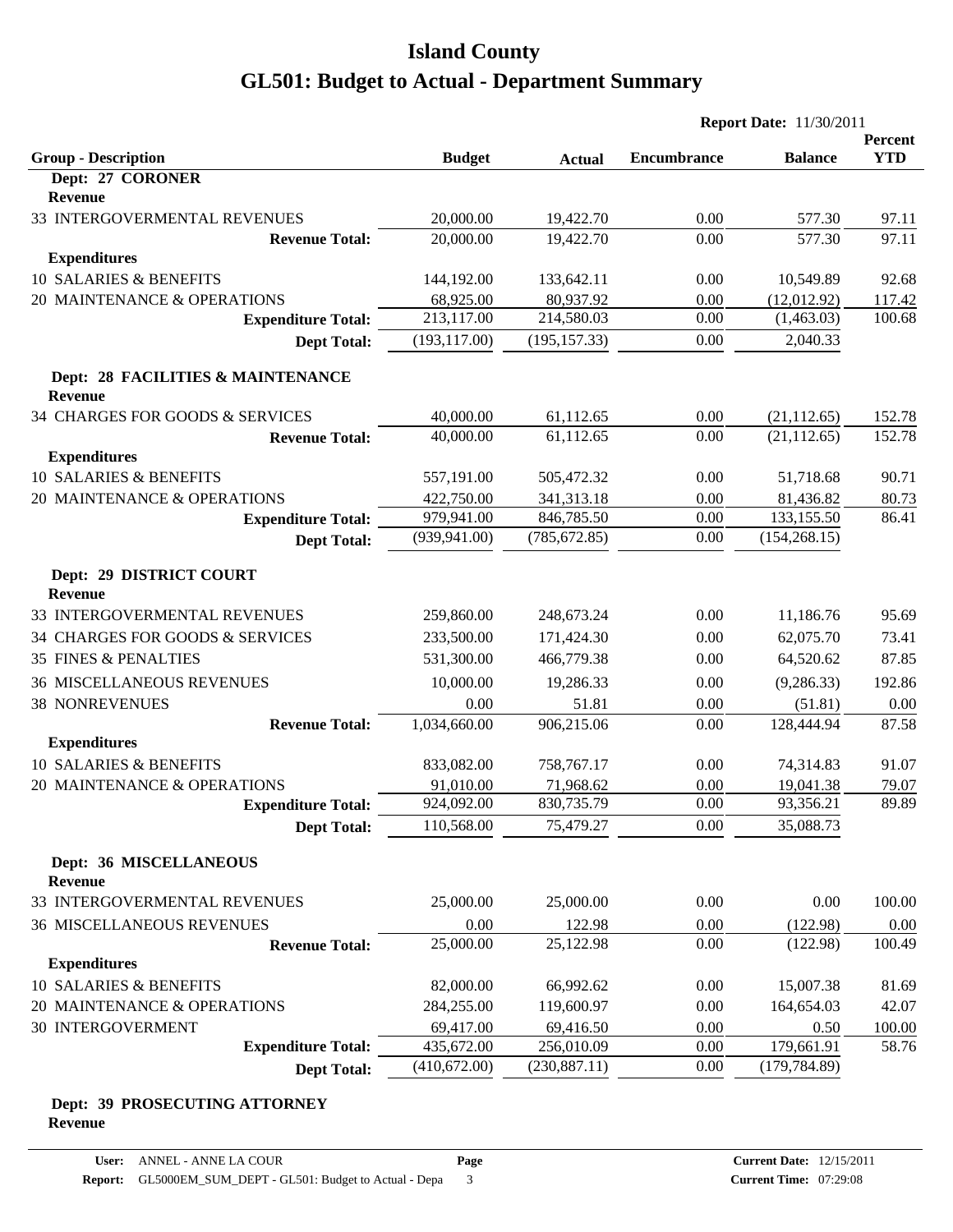|                                                  |                |                | <b>Report Date: 11/30/2011</b> |                |                       |
|--------------------------------------------------|----------------|----------------|--------------------------------|----------------|-----------------------|
| <b>Group - Description</b>                       | <b>Budget</b>  | <b>Actual</b>  | <b>Encumbrance</b>             | <b>Balance</b> | Percent<br><b>YTD</b> |
| 33 INTERGOVERMENTAL REVENUES                     | 179,867.00     | 188,566.51     | 0.00                           | (8,699.51)     | 104.83                |
| 34 CHARGES FOR GOODS & SERVICES                  | 32,500.00      | 27,697.67      | 0.00                           | 4,802.33       | 85.22                 |
| 35 FINES & PENALTIES                             | 0.00           | 893.70         | 0.00                           | (893.70)       | 0.00                  |
| <b>36 MISCELLANEOUS REVENUES</b>                 | 0.00           | 57.25          | 0.00                           | (57.25)        | 0.00                  |
| <b>39 OTHER FINANCING SOURCES</b>                | 13,000.00      | 13,000.00      | 0.00                           | 0.00           | 100.00                |
| <b>Revenue Total:</b>                            | 225,367.00     | 230, 215.13    | 0.00                           | (4,848.13)     | 102.15                |
| <b>Expenditures</b>                              |                |                |                                |                |                       |
| 10 SALARIES & BENEFITS                           | 1,151,348.00   | 1,048,498.23   | 0.00                           | 102,849.77     | 91.06                 |
| 20 MAINTENANCE & OPERATIONS                      | 102,756.00     | 60,754.47      | 0.00                           | 42,001.53      | 59.12                 |
| <b>40 CAPITAL</b>                                | 17,985.00      | 0.00           | 0.00                           | 17,985.00      | 0.00                  |
| <b>Expenditure Total:</b>                        | 1,272,089.00   | 1,109,252.70   | 0.00                           | 162,836.30     | 87.19                 |
| <b>Dept Total:</b>                               | (1,046,722.00) | (879, 037.57)  | 0.00                           | (167, 684.43)  |                       |
| Dept: 40 SHERIFF<br><b>Revenue</b>               |                |                |                                |                |                       |
| 32 LICENSES & PERMITS                            | 20,000.00      | 26,877.50      | 0.00                           | (6,877.50)     | 134.38                |
| 33 INTERGOVERMENTAL REVENUES                     | 217,000.00     | 173,009.22     | 0.00                           | 43,990.78      | 79.72                 |
| 34 CHARGES FOR GOODS & SERVICES                  | 54,500.00      | 47,431.66      | 0.00                           | 7,068.34       | 87.03                 |
| <b>35 FINES &amp; PENALTIES</b>                  | 0.00           | 38.87          | 0.00                           | (38.87)        | 0.00                  |
| <b>36 MISCELLANEOUS REVENUES</b>                 | 4,700.00       | 11,708.29      | 0.00                           | (7,008.29)     | 249.11                |
| <b>38 NONREVENUES</b>                            | 0.00           | 1,197.25       | 0.00                           | (1,197.25)     | 0.00                  |
| 39 OTHER FINANCING SOURCES                       | 616,000.00     | 616,000.00     | 0.00                           | 0.00           | 100.00                |
| <b>Revenue Total:</b>                            | 912,200.00     | 876,262.79     | 0.00                           | 35,937.21      | 96.06                 |
| <b>Expenditures</b>                              |                |                |                                |                |                       |
| <b>10 SALARIES &amp; BENEFITS</b>                | 4,965,834.00   | 4,627,012.58   | 0.00                           | 338,821.42     | 93.17                 |
| 20 MAINTENANCE & OPERATIONS                      | 847,284.00     | 581,640.68     | 0.00                           | 265, 643. 32   | 68.64                 |
| <b>30 INTERGOVERMENT</b>                         | 577,515.00     | 547,319.00     | 0.00                           | 30,196.00      | 94.77                 |
| 90 OTHER                                         | 0.00           | 0.00           | 0.00                           | 0.00           | 0.00                  |
| <b>Expenditure Total:</b>                        | 6,390,633.00   | 5,755,972.26   | 0.00                           | 634,660.74     | 90.06                 |
| <b>Dept Total:</b>                               | (5,478,433.00) | (4,879,709.47) | 0.00                           | (598, 723.53)  |                       |
| <b>Dept: 41 SUPERIOR COURT</b><br><b>Revenue</b> |                |                |                                |                |                       |
| 32 LICENSES & PERMITS                            | 20,000.00      | 10,097.00      | 0.00                           | 9,903.00       | 50.48                 |
| 33 INTERGOVERMENTAL REVENUES                     | 315,263.00     | 236,390.92     | 0.00                           | 78,872.08      | 74.98                 |
| 34 CHARGES FOR GOODS & SERVICES                  | 18,000.00      | 19,489.11      | 0.00                           | (1,489.11)     | 108.27                |
| <b>35 FINES &amp; PENALTIES</b>                  | 0.00           | 20.00          | 0.00                           | (20.00)        | 0.00                  |
| <b>36 MISCELLANEOUS REVENUES</b>                 | 0.00           | 1,913.14       | 0.00                           | (1, 913.14)    | 0.00                  |
| <b>Revenue Total:</b>                            | 353,263.00     | 267,910.17     | 0.00                           | 85,352.83      | 75.83                 |
| <b>Expenditures</b>                              |                |                |                                |                |                       |
| <b>10 SALARIES &amp; BENEFITS</b>                | 876,275.00     | 782,485.87     | 0.00                           | 93,789.13      | 89.29                 |
| 20 MAINTENANCE & OPERATIONS                      | 158,052.00     | 123,782.56     | 0.00                           | 34,269.44      | 78.31                 |
| <b>Expenditure Total:</b>                        | 1,034,327.00   | 906,268.43     | 0.00                           | 128,058.57     | 87.61                 |
| <b>Dept Total:</b>                               | (681,064.00)   | (638, 358.26)  | 0.00                           | (42,705.74)    |                       |

#### **Dept: 42 TREASURER Revenue**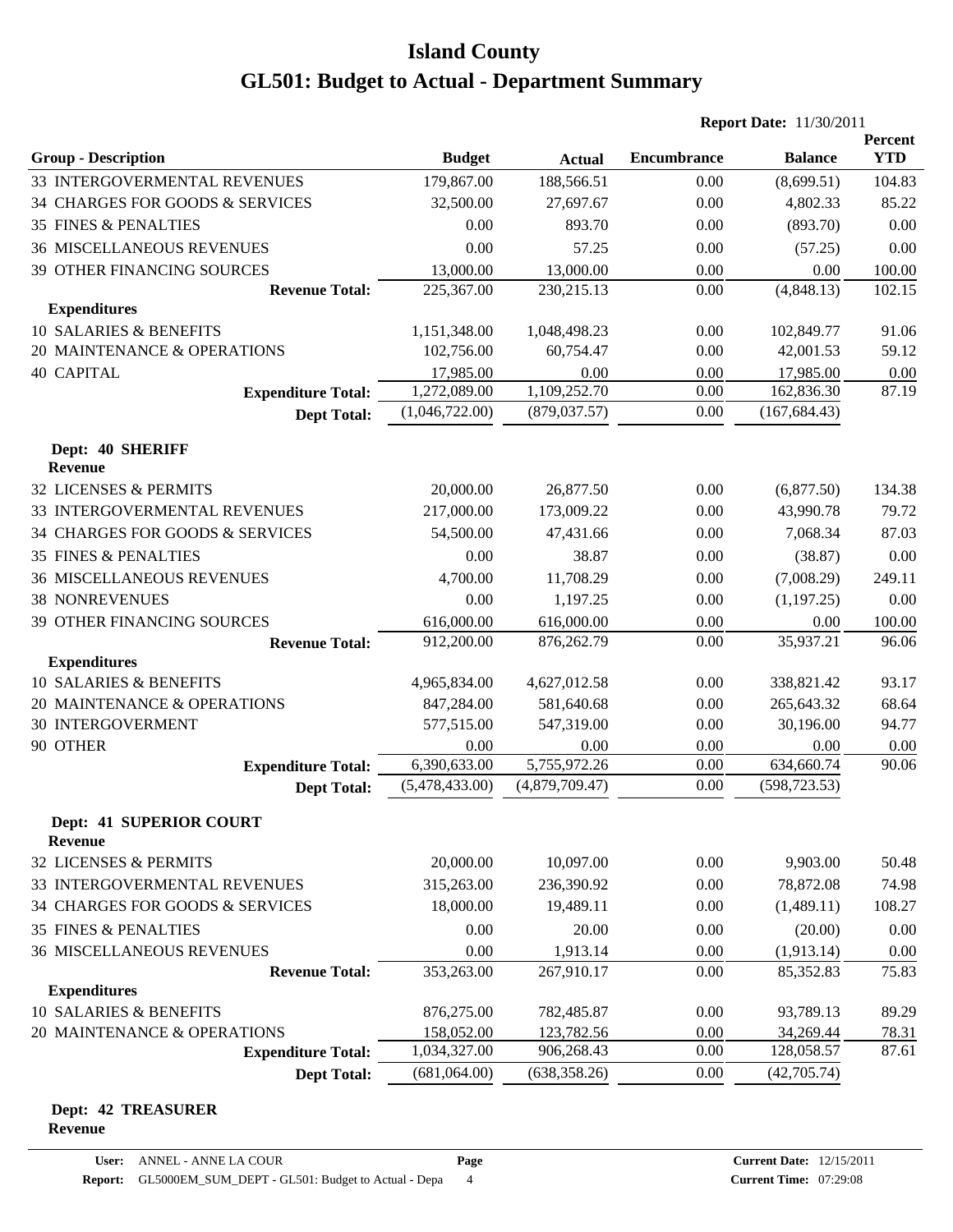|                                                 |               |               | <b>Report Date: 11/30/2011</b> |                |                       |
|-------------------------------------------------|---------------|---------------|--------------------------------|----------------|-----------------------|
| <b>Group - Description</b>                      | <b>Budget</b> | <b>Actual</b> | <b>Encumbrance</b>             | <b>Balance</b> | Percent<br><b>YTD</b> |
| 31 TAXES                                        | 83,000.00     | 78,556.57     | 0.00                           | 4,443.43       | 94.64                 |
| 34 CHARGES FOR GOODS & SERVICES                 | 8,495.00      | 7,963.25      | 0.00                           | 531.75         | 93.74                 |
| <b>36 MISCELLANEOUS REVENUES</b>                | 356,000.00    | 219,513.99    | 0.00                           | 136,486.01     | 61.66                 |
| <b>Revenue Total:</b>                           | 447,495.00    | 306,033.81    | 0.00                           | 141,461.19     | 68.38                 |
| <b>Expenditures</b>                             |               |               |                                |                |                       |
| 10 SALARIES & BENEFITS                          | 392,205.00    | 346,243.07    | 0.00                           | 45,961.93      | 88.28                 |
| 20 MAINTENANCE & OPERATIONS                     | 63,057.00     | 50,007.16     | 0.00                           | 13,049.84      | 79.30                 |
| <b>40 CAPITAL</b>                               | 17,000.00     | 18,329.36     | 0.00                           | (1,329.36)     | 107.81                |
| <b>60 DEBT SERVICE</b>                          | 5,000.00      | 3,302.57      | 0.00                           | 1,697.43       | 66.05                 |
| <b>Expenditure Total:</b>                       | 477,262.00    | 417,882.16    | 0.00                           | 59,379.84      | 87.55                 |
| <b>Dept Total:</b>                              | (29,767.00)   | (111, 848.35) | 0.00                           | 82,081.35      |                       |
| Dept: 47 BUDGET<br><b>Expenditures</b>          |               |               |                                |                |                       |
| 10 SALARIES & BENEFITS                          | 117,971.00    | 112,814.88    | 0.00                           | 5,156.12       | 95.62                 |
| 20 MAINTENANCE & OPERATIONS                     | 8,300.00      | 8,619.07      | 0.00                           | (319.07)       | 103.84                |
| <b>Expenditure Total:</b>                       | 126,271.00    | 121,433.95    | 0.00                           | 4,837.05       | 96.16                 |
| <b>Dept Total:</b>                              | (126, 271.00) | (121, 433.95) | 0.00                           | (4,837.05)     |                       |
| Dept: 48 EMERGENCY MANAGEMENT<br><b>Revenue</b> |               |               |                                |                |                       |
| 33 INTERGOVERMENTAL REVENUES                    | 213,411.00    | 79,568.45     | 0.00                           | 133,842.55     | 37.28                 |
| <b>Revenue Total:</b>                           | 213,411.00    | 79,568.45     | 0.00                           | 133,842.55     | 37.28                 |
| <b>Expenditures</b>                             |               |               |                                |                |                       |
| 10 SALARIES & BENEFITS                          | 50,677.00     | 36,399.77     | 0.00                           | 14,277.23      | 71.82                 |
| 20 MAINTENANCE & OPERATIONS                     | 179,133.00    | 87,704.40     | 0.00                           | 91,428.60      | 48.96                 |
| <b>30 INTERGOVERMENT</b>                        | 25,000.00     | 2,884.00      | 0.00                           | 22,116.00      | 11.53                 |
| <b>40 CAPITAL</b>                               | 17,278.00     | 7,676.83      | 0.00                           | 9,601.17       | 44.43                 |
| <b>Expenditure Total:</b>                       | 272,088.00    | 134,665.00    | 0.00                           | 137,423.00     | 49.49                 |
| <b>Dept Total:</b>                              | (58,677.00)   | (55,096.55)   | 0.00                           | (3,580.45)     |                       |
| Dept: 51 CIVIL SERVICE<br>Revenue               |               |               |                                |                |                       |
| 34 CHARGES FOR GOODS & SERVICES                 | 500.00        | 0.00          | 0.00                           | 500.00         | $0.00\,$              |
| <b>Revenue Total:</b><br><b>Expenditures</b>    | 500.00        | 0.00          | 0.00                           | 500.00         | 0.00                  |
| 10 SALARIES & BENEFITS                          | 0.00          | 3.04          | 0.00                           | (3.04)         | 0.00                  |
| 20 MAINTENANCE & OPERATIONS                     | 0.00          | 365.19        | 0.00                           | (365.19)       | 0.00                  |
| <b>Expenditure Total:</b>                       | 0.00          | 368.23        | 0.00                           | (368.23)       | 0.00                  |
| <b>Dept Total:</b>                              | 500.00        | (368.23)      | 0.00                           | 868.23         |                       |
| Dept: 53 PLANNING<br><b>Revenue</b>             |               |               |                                |                |                       |
| 32 LICENSES & PERMITS                           | 870,000.00    | 958,171.25    | 0.00                           | (88, 171.25)   | 110.13                |
| 33 INTERGOVERMENTAL REVENUES                    | 177,200.00    | 130,243.49    | 0.00                           | 46,956.51      | 73.50                 |
| 34 CHARGES FOR GOODS & SERVICES                 | 491,100.00    | 390,405.15    | 0.00                           | 100,694.85     | 79.49                 |
| <b>36 MISCELLANEOUS REVENUES</b>                | 2,000.00      | 210.58        | 0.00                           | 1,789.42       | 10.52                 |
| 39 OTHER FINANCING SOURCES                      | 49,000.00     | 49,000.00     | 0.00                           | 0.00           | 100.00                |
|                                                 |               |               |                                |                |                       |

**Page**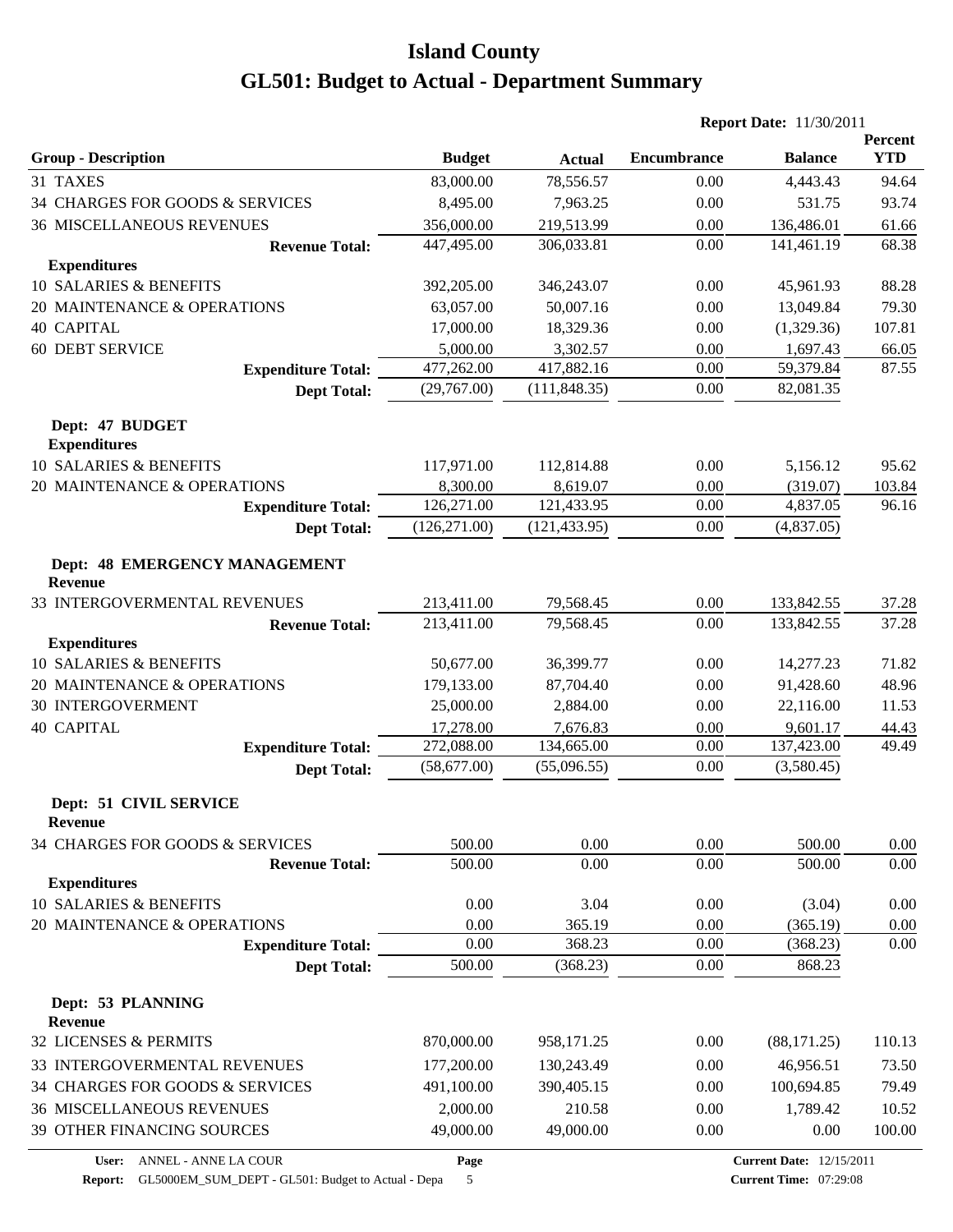|                                                   |                |                  | <b>Report Date: 11/30/2011</b> |                |                       |
|---------------------------------------------------|----------------|------------------|--------------------------------|----------------|-----------------------|
| <b>Group - Description</b>                        | <b>Budget</b>  | <b>Actual</b>    | <b>Encumbrance</b>             | <b>Balance</b> | Percent<br><b>YTD</b> |
| <b>Revenue Total:</b>                             | 1,589,300.00   | 1,528,030.47     | 0.00                           | 61,269.53      | 96.14                 |
| <b>Expenditures</b>                               |                |                  |                                |                |                       |
| 10 SALARIES & BENEFITS                            | 1,307,081.00   | 1,181,128.11     | 0.00                           | 125,952.89     | 90.36                 |
| 20 MAINTENANCE & OPERATIONS                       | 218,308.00     | 275,685.11       | 0.00                           | (57, 377.11)   | 126.28                |
| <b>40 CAPITAL</b>                                 | 0.00           | 32,568.41        | 0.00                           | (32, 568.41)   | 0.00                  |
| <b>Expenditure Total:</b>                         | 1,525,389.00   | 1,489,381.63     | 0.00                           | 36,007.37      | 97.63                 |
| <b>Dept Total:</b>                                | 63,911.00      | 38,648.84        | 0.00                           | 25,262.16      |                       |
| Dept: 54 GENERAL SERVICES ADMIN<br><b>Revenue</b> |                |                  |                                |                |                       |
| 31 TAXES                                          | 0.00           | 0.00             | 0.00                           | 0.00           | 0.00                  |
| 32 LICENSES & PERMITS                             | 0.00           | 875.00           | 0.00                           | (875.00)       | 0.00                  |
| 33 INTERGOVERMENTAL REVENUES                      | 58,897.00      | 0.00             | 0.00                           | 58,897.00      | 0.00                  |
| 34 CHARGES FOR GOODS & SERVICES                   |                |                  | 0.00                           |                | 59.09                 |
|                                                   | 48,500.00      | 28,658.80        |                                | 19,841.20      |                       |
| <b>35 FINES &amp; PENALTIES</b>                   | 5,000.00       | 3,920.00         | 0.00                           | 1,080.00       | 78.40                 |
| <b>36 MISCELLANEOUS REVENUES</b>                  | 7,000.00       | 3,737.88         | 0.00                           | 3,262.12       | 53.39                 |
| <b>Revenue Total:</b><br><b>Expenditures</b>      | 119,397.00     | 37,191.68        | 0.00                           | 82,205.32      | 31.14                 |
| 10 SALARIES & BENEFITS                            | 117,633.00     | 85,004.40        | 0.00                           | 32,628.60      | 72.26                 |
| 20 MAINTENANCE & OPERATIONS                       | 992,032.00     | 989,004.14       | 0.00                           | 3,027.86       | 99.69                 |
| <b>30 INTERGOVERMENT</b>                          | 11,044.00      | 10,169.61        | 0.00                           | 874.39         | 92.08                 |
| <b>40 CAPITAL</b>                                 | 0.00           | 0.00             | 0.00                           | 0.00           | 0.00                  |
| <b>60 DEBT SERVICE</b>                            | 0.00           | 0.00             | 0.00                           | 0.00           |                       |
| <b>Expenditure Total:</b>                         | 1,120,709.00   | 1,084,178.15     | 0.00                           | 36,530.85      | 0.00<br>96.74         |
| <b>Dept Total:</b>                                | (1,001,312.00) | (1,046,986.47)   | 0.00                           | 45,674.47      |                       |
|                                                   |                |                  |                                |                |                       |
| <b>Dept: 59 HUMAN RESOURCES</b><br><b>Revenue</b> |                |                  |                                |                |                       |
| 34 CHARGES FOR GOODS & SERVICES                   | 0.00           | 5,676.57         | 0.00                           | (5,676.57)     | 0.00                  |
| <b>36 MISCELLANEOUS REVENUES</b>                  | 0.00           | 925.52           | 0.00                           | (925.52)       | 0.00                  |
| <b>Revenue Total:</b>                             | 0.00           | 6,602.09         | 0.00                           | (6,602.09)     | 0.00                  |
| <b>Expenditures</b>                               |                |                  |                                |                |                       |
| 10 SALARIES & BENEFITS                            | 129,833.00     | 108,161.33       | 0.00                           | 21,671.67      | 83.30                 |
| 20 MAINTENANCE & OPERATIONS                       | 13,800.00      | 14,860.45        | 0.00                           | (1,060.45)     | 107.68                |
| <b>Expenditure Total:</b>                         | 143,633.00     | 123,021.78       | 0.00                           | 20,611.22      | 85.65                 |
| <b>Dept Total:</b>                                | (143, 633.00)  | (116, 419.69)    | 0.00                           | (27, 213.31)   |                       |
| Dept: 90 FUND NON-DEPARTMENTAL<br><b>Revenue</b>  |                |                  |                                |                |                       |
| 30 USE OF FUND BALANCE/RESERVES                   | 150,000.00     | 0.00             | 0.00                           | 150,000.00     | 0.00                  |
| 31 TAXES                                          | 13,237,934.00  | 13,079,927.52    | 0.00                           | 158,006.48     | 98.80                 |
| 33 INTERGOVERMENTAL REVENUES                      | 1,013,500.00   | 916,591.71       | 0.00                           | 96,908.29      | 90.43                 |
| 34 CHARGES FOR GOODS & SERVICES                   | 0.00           | 4,918.37         | 0.00                           | (4,918.37)     | 0.00                  |
| <b>36 MISCELLANEOUS REVENUES</b>                  | 14,000.00      | 4,267.17         | 0.00                           | 9,732.83       | 30.47                 |
| 39 OTHER FINANCING SOURCES                        | 1,192,000.00   | 1,192,000.00     | 0.00                           | 0.00           | 100.00                |
| <b>Revenue Total:</b>                             | 15,607,434.00  | 15, 197, 704. 77 | 0.00                           | 409,729.23     | 97.37                 |
| <b>Expenditures</b>                               |                |                  |                                |                |                       |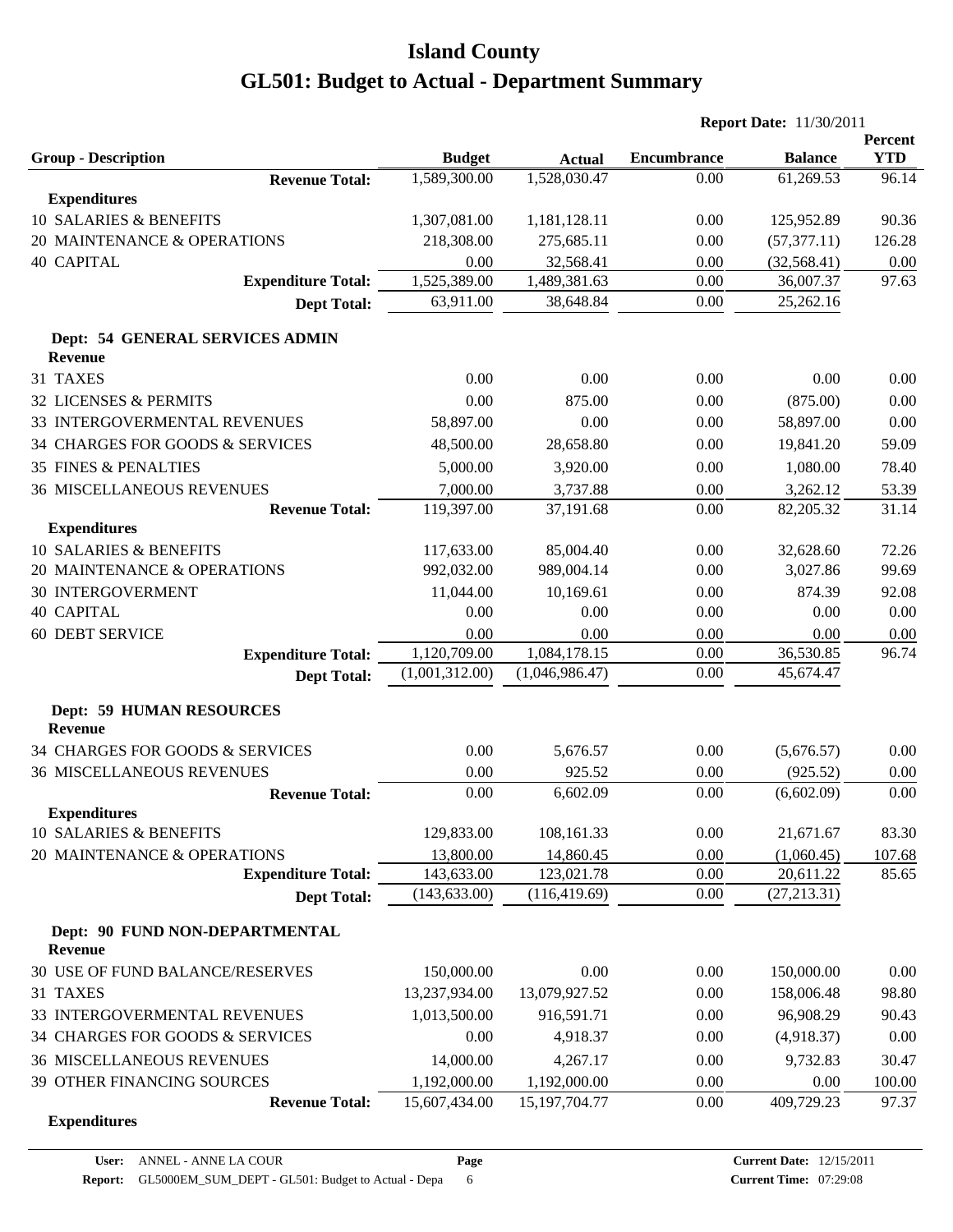|                             |               |               |             | <b>Report Date: 11/30/2011</b> |            |  |  |  |
|-----------------------------|---------------|---------------|-------------|--------------------------------|------------|--|--|--|
|                             |               |               |             |                                | Percent    |  |  |  |
| <b>Group - Description</b>  | <b>Budget</b> | Actual        | Encumbrance | <b>Balance</b>                 | <b>YTD</b> |  |  |  |
| 10 SALARIES & BENEFITS      | 32,870.00     | 32,869.68     | 0.00        | 0.32                           | 100.00     |  |  |  |
| 20 MAINTENANCE & OPERATIONS | 25,760.00     | 0.00          | 0.00        | 25,760.00                      | 0.00       |  |  |  |
| <b>30 INTERGOVERMENT</b>    | 0.00          | 0.00          | 0.00        | 0.00                           | 0.00       |  |  |  |
| 50 INTERDEPT & TRANSFERS    | 1.674.607.00  | 1.184.545.02  | 0.00        | 490,061.98                     | 70.73      |  |  |  |
| 60 DEBT SERVICE             | 0.00          | 0.00          | 0.00        | 0.00                           | 0.00       |  |  |  |
| 90 OTHER                    | 495,665.00    | 0.00          | 0.00        | 495,665.00                     | 0.00       |  |  |  |
| <b>Expenditure Total:</b>   | 2,228,902.00  | 1,217,414.70  | 0.00        | 1,011,487.30                   | 54.61      |  |  |  |
| <b>Dept Total:</b>          | 13,378,532.00 | 13,980,290.07 | 0.00        | (601, 758.07)                  |            |  |  |  |
|                             |               |               |             |                                |            |  |  |  |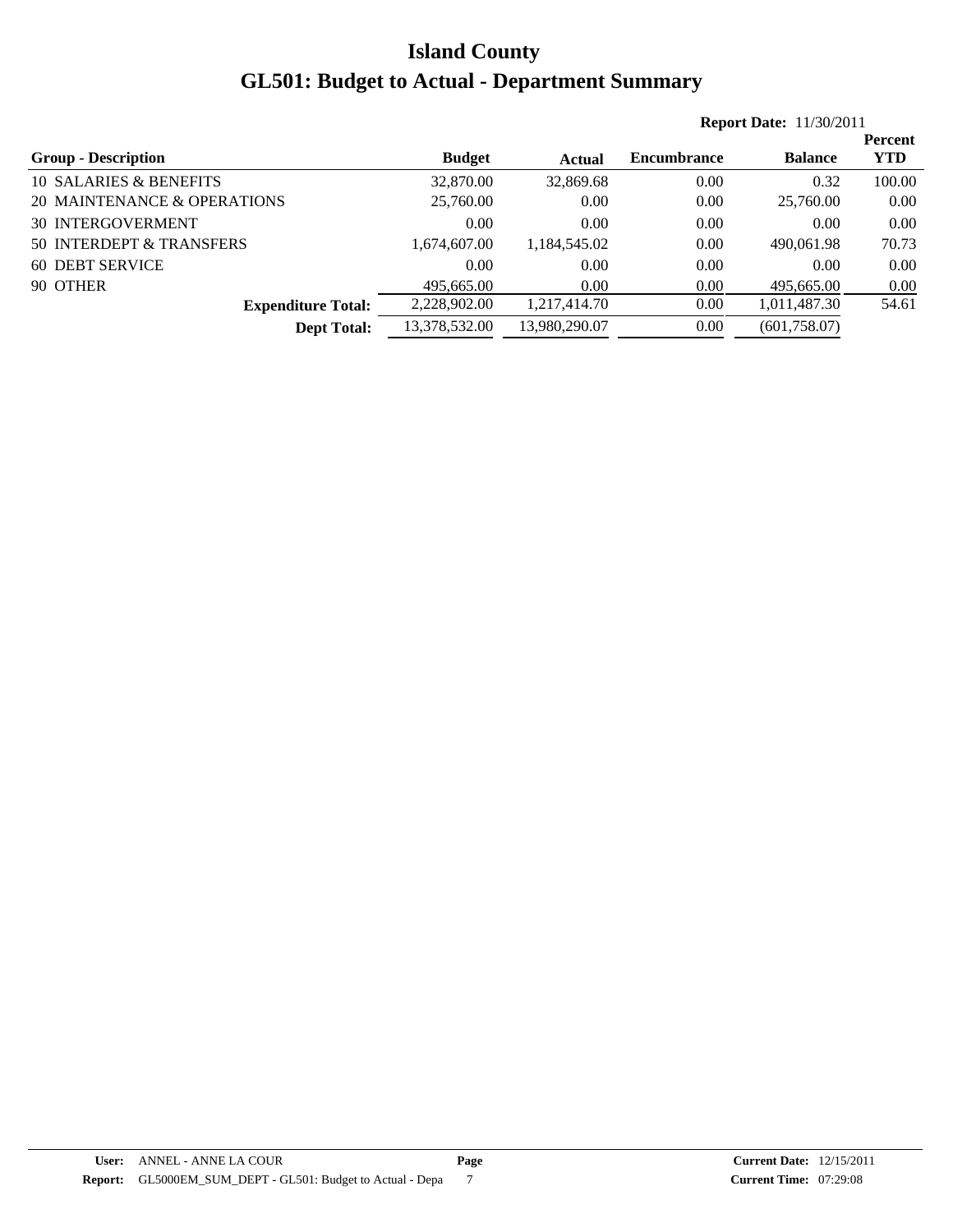|                                                                                                  | <b>Prior Years to Date Actuals</b> |               | 2011<br><b>Approved</b> | 2011<br><b>Month</b><br>to Date @ | 2011<br>Year to<br>Date @ | 2011<br><b>Encumbered</b><br>Amount @ | 2011<br>Balance @ | Percent                                                   |
|--------------------------------------------------------------------------------------------------|------------------------------------|---------------|-------------------------|-----------------------------------|---------------------------|---------------------------------------|-------------------|-----------------------------------------------------------|
| Object<br><b>Description</b>                                                                     | 2009                               | 2010          | <b>Budget</b>           | 11/30/2011                        | 11/30/2011                | 11/30/2011                            | 11/30/2011        | <b>YTD</b>                                                |
| 2% HOTEL/MOTEL PUBLIC FACILITI (124)                                                             |                                    |               |                         |                                   |                           |                                       |                   |                                                           |
| USE OF FUND BALANCE                                                                              | 0.00                               | 0.00          | 0.00                    | 0.00                              | 0.00                      | 0.00                                  | 0.00              | $0\%$                                                     |
| <b>REVENUES</b>                                                                                  | 109,669.54                         | 115,783.92    | 115,000.00              | 31,306.13                         | 141,784.09                | 0.00                                  | (26, 784.09)      | 123 %                                                     |
| <b>EXPENDITURES</b>                                                                              | (92,028.11)                        | (101, 398.33) | (110, 400.00)           | 1,424.00                          | (94, 286.33)              | 0.00                                  | (16, 113.67)      | 85 %                                                      |
| <b>TRANSFERS OUT</b>                                                                             | (3,531.00)                         | (4,600.00)    | (4,600.00)              | 0.00                              | (4,500.00)                | 0.00                                  | (100.00)          | 98 %                                                      |
| Net 2% HOTEL/MOTEL PUBLIC FACILITI (124)                                                         | 14,110.43                          | 9.785.59      | 0.00                    | 32,730.13                         | 42.997.76                 | 0.00                                  | (42, 997.76)      |                                                           |
| <b>ALCOHOL/SUBSTANCE ABUSE (123)</b>                                                             |                                    |               |                         |                                   |                           |                                       |                   |                                                           |
| USE OF FUND BALANCE                                                                              | 0.00                               | 0.00          | 0.00                    | 0.00                              | 0.00                      | 0.00                                  | 0.00              | $0\%$                                                     |
| <b>REVENUES</b>                                                                                  | 59,274.97                          | 68,186.67     | 11,280.00               | 12,310.13                         | 22,138.60                 | 0.00                                  | (10, 858.60)      | 196 %                                                     |
| <b>GRANT REVENUES</b>                                                                            | 319,141.78                         | 373,185.14    | 584,395.00              | 86,146.14                         | 340,093.96                | 0.00                                  | 244,301.04        | 58 %                                                      |
| <b>EXPENDITURES</b>                                                                              | (418, 856.06)                      | (437, 237.69) | (602, 175.00)           | (51,096.94)                       | (500, 672.76)             | 0.00                                  | (101, 502.24)     | 83%                                                       |
| <b>TRANSFERS IN</b>                                                                              | 30,337.08                          | 28,883.00     | 6,500.00                | 0.00                              | 0.00                      | 0.00                                  | 6,500.00          | $0\%$                                                     |
| <b>TRANSFERS OUT</b>                                                                             | (14, 550.25)                       | 0.00          | 0.00                    | 0.00                              | (1,587.40)                | 0.00                                  | 1,587.40          | $0\%$                                                     |
| Net ALCOHOL/SUBSTANCE ABUSE (123)                                                                | (24, 652.48)                       | 33,017.12     | 0.00                    | 47,359.33                         | (140.027.60)              | 0.00                                  | 140,027.60        |                                                           |
| <b>ANTI-PROFITEERING (136)</b>                                                                   |                                    |               |                         |                                   |                           |                                       |                   |                                                           |
| USE OF FUND BALANCE                                                                              | 0.00                               | 0.00          | 0.00                    | 0.00                              | 0.00                      | 0.00                                  | 0.00              | $0\%$                                                     |
| <b>REVENUES</b>                                                                                  | 122.09                             | 30.62         | 0.00                    | 1.54                              | 19.75                     | 0.00                                  | (19.75)           | $0\%$                                                     |
| <b>TRANSFERS OUT</b>                                                                             | (20,000.00)                        | 0.00          | 0.00                    | 0.00                              | 0.00                      | 0.00                                  | 0.00              | $0\%$                                                     |
| Net ANTI-PROFITEERING (136)                                                                      | (19, 877.91)                       | 30.62         | 0.00                    | 1.54                              | 19.75                     | 0.00                                  | (19.75)           |                                                           |
| <b>AUDITOR'S O &amp; M (118)</b>                                                                 |                                    |               |                         |                                   |                           |                                       |                   |                                                           |
| USE OF FUND BALANCE                                                                              | 0.00                               | 0.00          | 0.00                    | 0.00                              | 0.00                      | 0.00                                  | 0.00              | 0%                                                        |
| <b>REVENUES</b>                                                                                  | 156,556.22                         | 124,146.08    | 124,825.00              | 6,077.00                          | 118,046.02                | 0.00                                  | 6,778.98          | 95 %                                                      |
| <b>EXPENDITURES</b>                                                                              | (122, 729.72)                      | (106, 875.65) | (150, 225.00)           | (11, 126.47)                      | (124, 287.59)             | 0.00                                  | (25, 937.41)      | 83%                                                       |
| <b>TRANSFERS IN</b>                                                                              | 23,709.59                          | 25,400.00     | 25,400.00               | 0.00                              | 25,400.00                 | 0.00                                  | 0.00              | 100 %                                                     |
| <b>TRANSFERS OUT</b>                                                                             | 0.00                               | 0.00          | 0.00                    | 0.00                              | 0.00                      | 0.00                                  | 0.00              | $0\%$                                                     |
| Net AUDITOR'S O & M (118)                                                                        | 57,536.09                          | 42,670.43     | 0.00                    | (5,049.47)                        | 19,158.43                 | 0.00                                  | (19, 158.43)      |                                                           |
| <b>CAPITAL DRAINAGE (321)</b>                                                                    |                                    |               |                         |                                   |                           |                                       |                   |                                                           |
| <b>REVENUES</b>                                                                                  | 0.00                               | 0.00          | 70.00                   | 0.00                              | 0.00                      | 0.00                                  | 70.00             | 0%                                                        |
| <b>EXPENDITURES</b>                                                                              | (220, 647.22)                      | (119, 743.68) | (393, 270.00)           | (89,703.15)                       | (191, 128.64)             | 0.00                                  | (202, 141.36)     | 49 %                                                      |
| <b>TRANSFERS IN</b>                                                                              | 318,336.00                         | 225,000.00    | 410,000.00              | 0.00                              | 111,000.00                | 0.00                                  | 299,000.00        | 27 %                                                      |
| <b>TRANSFERS OUT</b>                                                                             | 0.00                               | (22,700.00)   | (16,800.00)             | 0.00                              | (16,800.00)               | 0.00                                  | 0.00              | 100 %                                                     |
| Net CAPITAL DRAINAGE (321)                                                                       | 97,688.78                          | 82,556.32     | 0.00                    | (89,703.15)                       | (96, 928.64)              | 0.00                                  | 96,928.64         |                                                           |
| <b>CASA FUND (131)</b>                                                                           |                                    |               |                         |                                   |                           |                                       |                   |                                                           |
| USE OF FUND BALANCE                                                                              | 0.00                               | 0.00          | 1,905.00                | 0.00                              | 0.00                      | 0.00                                  | 1,905.00          | $0\%$                                                     |
| <b>REVENUES</b>                                                                                  | 700.00                             | 0.00          | 270.00                  | 0.00                              | 4,570.85                  | 0.00                                  | (4,300.85)        | 1,693 %                                                   |
| <b>GRANT REVENUES</b>                                                                            | 63,437.75                          | 39,354.00     | 59,031.00               | 20,092.00                         | 42,619.65                 | 0.00                                  | 16,411.35         | 72 %                                                      |
| <b>EXPENDITURES</b>                                                                              | (102, 433.94)                      | (103, 735.16) | (111, 797.00)           | (8,058.09)                        | (94,901.96)               | 0.00                                  | (16, 895.04)      | 85 %                                                      |
| <b>TRANSFERS IN</b>                                                                              | 46,375.08                          | 50,591.00     | 50,591.00               | 0.00                              | 50,591.00                 | 0.00                                  | 0.00              | 100 %                                                     |
| User: ANNEL - ANNE LA COUR<br>Report: GL5010EM_FUND - GL535: Multi Year Budget to Actual by Fund |                                    |               | Page<br>$\mathbf{1}$    |                                   |                           |                                       |                   | <b>Current Date: 12/15/2011</b><br>Current Time: 07:39:13 |

**Report:** GL5010EM\_FUND - GL535: Multi Year Budget to Actual by Fund 07:39:13 Actual 1 **Current Time:** 07:39:13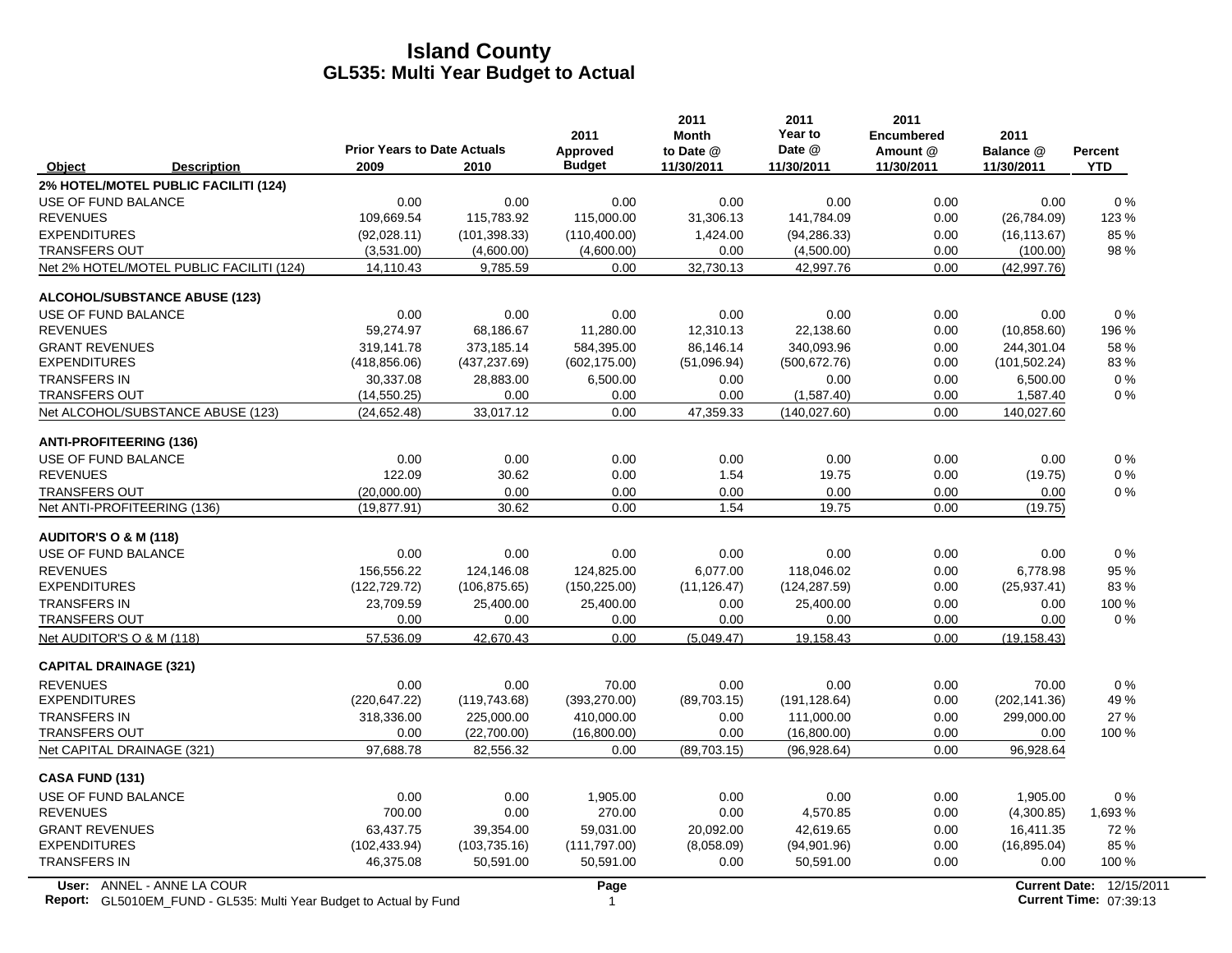|                                             | <b>Prior Years to Date Actuals</b> |               | 2011<br>Approved | 2011<br>Month<br>to Date @ | 2011<br>Year to<br>Date @ | 2011<br><b>Encumbered</b><br>Amount @ | 2011<br>Balance @ | <b>Percent</b> |
|---------------------------------------------|------------------------------------|---------------|------------------|----------------------------|---------------------------|---------------------------------------|-------------------|----------------|
| <b>Description</b><br>Object                | 2009                               | 2010          | <b>Budget</b>    | 11/30/2011                 | 11/30/2011                | 11/30/2011                            | 11/30/2011        | <b>YTD</b>     |
| <b>TRANSFERS OUT</b>                        | 0.00                               | 0.00          | 0.00             | 0.00                       | 0.00                      | 0.00                                  | 0.00              | 0%             |
| Net CASA FUND (131)                         | 8,078.89                           | (13,790.16)   | 0.00             | 12,033.91                  | 2,879.54                  | 0.00                                  | (2,879.54)        |                |
| <b>COMM MENTAL HEALTH FACILITY (148)</b>    |                                    |               |                  |                            |                           |                                       |                   |                |
| <b>REVENUES</b>                             | 5,787.12                           | 3,858.08      | 5,566.00         | 0.00                       | 4,822.60                  | 0.00                                  | 743.40            | 87%            |
| <b>EXPENDITURES</b>                         | (4,393.40)                         | (4,096.10)    | (5,566.00)       | (409.61)                   | (5,578.93)                | 0.00                                  | 12.93             | 100 %          |
| Net COMM MENTAL HEALTH FACILITY (148)       | 1,393.72                           | (238.02)      | 0.00             | (409.61)                   | (756.33)                  | 0.00                                  | 756.33            |                |
| <b>CONSERVATION FUTURES (132)</b>           |                                    |               |                  |                            |                           |                                       |                   |                |
| USE OF FUND BALANCE                         | 0.00                               | 0.00          | 0.00             | 0.00                       | 0.00                      | 0.00                                  | 0.00              | 0%             |
| <b>REVENUES</b>                             | 658,866.56                         | 653,436.38    | 677,020.00       | 73,998.05                  | 676,916.17                | 0.00                                  | 103.83            | 100 %          |
| <b>GRANT REVENUES</b>                       | 143,409.47                         | 324,422.20    | 0.00             | 0.00                       | 46,394.36                 | 0.00                                  | (46, 394.36)      | 0%             |
| <b>EXPENDITURES</b>                         | (329, 119.26)                      | (99,705.42)   | (677, 020.00)    | (3,640.55)                 | (117, 491.09)             | 0.00                                  | (559, 528.91)     | 17%            |
| <b>TRANSFERS OUT</b>                        | (106, 412.60)                      | 0.00          | 0.00             | 0.00                       | 0.00                      | 0.00                                  | 0.00              | 0%             |
| Net CONSERVATION FUTURES (132)              | 366,744.17                         | 878,153.16    | 0.00             | 70,357.50                  | 605,819.44                | 0.00                                  | (605, 819.44)     |                |
| <b>CONSTRUCTION &amp; ACQUISITION (308)</b> |                                    |               |                  |                            |                           |                                       |                   |                |
| USE OF FUND BALANCE                         | 0.00                               | 0.00          | 0.00             | 0.00                       | 0.00                      | 0.00                                  | 0.00              | 0%             |
| <b>EXPENDITURES</b>                         | 0.00                               | 0.00          | 0.00             | 0.00                       | 0.00                      | 0.00                                  | 0.00              | 0%             |
| <b>TRANSFERS IN</b>                         | 0.00                               | 0.00          | 0.00             | 0.00                       | 0.00                      | 0.00                                  | 0.00              | $0\%$          |
| Net CONSTRUCTION & ACQUISITION (308)        | 0.00                               | 0.00          | 0.00             | 0.00                       | 0.00                      | 0.00                                  | 0.00              |                |
| <b>CORNET BAY DOCK (119)</b>                |                                    |               |                  |                            |                           |                                       |                   |                |
| <b>REVENUES</b>                             | 13,419.00                          | 13,978.30     | 16,400.00        | 800.00                     | 16,970.00                 | 0.00                                  | (570.00)          | 103 %          |
| <b>EXPENDITURES</b>                         | (8,831.82)                         | (6, 101.50)   | (15,700.00)      | (681.02)                   | (6,692.50)                | 0.00                                  | (9,007.50)        | 43 %           |
| <b>TRANSFERS OUT</b>                        | 0.00                               | (600.00)      | (700.00)         | 0.00                       | (700.00)                  | 0.00                                  | 0.00              | 100 %          |
| Net CORNET BAY DOCK (119)                   | 4,587.18                           | 7,276.80      | 0.00             | 118.98                     | 9,577.50                  | 0.00                                  | (9,577.50)        |                |
| <b>COUNTY FAIR (110)</b>                    |                                    |               |                  |                            |                           |                                       |                   |                |
| <b>REVENUES</b>                             | 228.082.36                         | 211,050.32    | 238,000.00       | 2,520.90                   | 246.188.83                | 0.00                                  | (8, 188.83)       | 103%           |
| <b>GRANT REVENUES</b>                       | 0.00                               | 21,138.00     | 0.00             | 0.00                       | 0.00                      | 0.00                                  | 0.00              | 0%             |
| <b>EXPENDITURES</b>                         | (265, 108.16)                      | (258, 885.12) | (268,000.00)     | (8,581.84)                 | (262, 642.45)             | 0.00                                  | (5,357.55)        | 98 %           |
| <b>TRANSFERS IN</b>                         | 30,000.00                          | 29,899.37     | 30,000.00        | 0.00                       | 19,651.80                 | 0.00                                  | 10,348.20         | 66 %           |
| <b>TRANSFERS OUT</b>                        | (500.00)                           | 0.00          | 0.00             | 0.00                       | 0.00                      | 0.00                                  | 0.00              | 0%             |
| Net COUNTY FAIR (110)                       | (7,525.80)                         | 3,202.57      | 0.00             | (6,060.94)                 | 3.198.18                  | 0.00                                  | (3, 198.18)       |                |
| <b>COUNTY LAW LIBRARY (103)</b>             |                                    |               |                  |                            |                           |                                       |                   |                |
| USE OF FUND BALANCE                         | 0.00                               | 0.00          | 6,780.00         | 0.00                       | 0.00                      | 0.00                                  | 6,780.00          | 0%             |
| <b>REVENUES</b>                             | 22,883.89                          | 23,776.44     | 26,100.00        | 1,534.02                   | 24,258.35                 | 0.00                                  | 1,841.65          | 93%            |
| <b>EXPENDITURES</b>                         | (30,017.52)                        | (30, 574.93)  | (32.880.00)      | (4,351.86)                 | (30,018.41)               | 0.00                                  | (2,861.59)        | 91 %           |
| Net COUNTY LAW LIBRARY (103)                | (7, 133.63)                        | (6,798.49)    | 0.00             | (2,817.84)                 | (5,760.06)                | 0.00                                  | 5,760.06          |                |

#### **COUNTY ROAD (101)**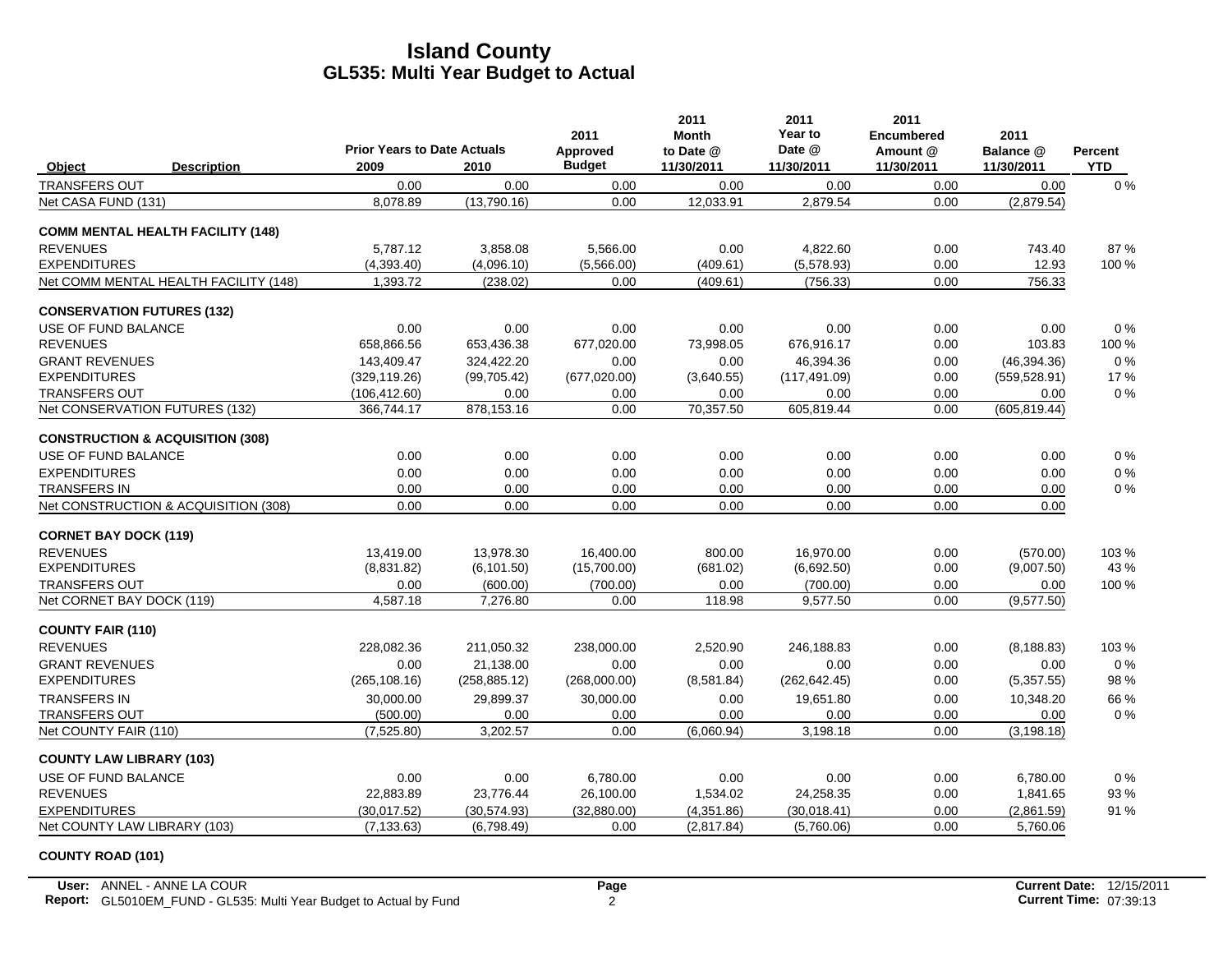|                               |                                         | <b>Prior Years to Date Actuals</b> |                   | 2011<br>Approved | 2011<br><b>Month</b><br>to Date @ | 2011<br>Year to<br>Date @ | 2011<br><b>Encumbered</b><br>Amount @ | 2011<br>Balance @ | Percent    |
|-------------------------------|-----------------------------------------|------------------------------------|-------------------|------------------|-----------------------------------|---------------------------|---------------------------------------|-------------------|------------|
| Object                        | <b>Description</b>                      | 2009                               | 2010              | <b>Budget</b>    | 11/30/2011                        | 11/30/2011                | 11/30/2011                            | 11/30/2011        | <b>YTD</b> |
| USE OF FUND BALANCE           |                                         | 0.00                               | 0.00              | 13,113.00        | 0.00                              | 0.00                      | 0.00                                  | 13,113.00         | $0\%$      |
| <b>REVENUES</b>               |                                         | 13,586,540.66                      | 13,898,517.00     | 14,811,971.00    | 1,712,544.00                      | 14,203,834.38             | 0.00                                  | 608,136.62        | 96 %       |
| <b>GRANT REVENUES</b>         |                                         | 1,286,366.02                       | 845,782.76        | 4,541,277.00     | 19,569.82                         | 2,373,584.03              | 0.00                                  | 2,167,692.97      | 52 %       |
| <b>EXPENDITURES</b>           |                                         | (11,362,001.67)                    | (11, 144, 570.86) | (17,786,764.00)  | (1,914,793.12)                    | (14, 253, 384.57)         | 0.00                                  | (3,533,379.43)    | 80%        |
| <b>TRANSFERS IN</b>           |                                         | 0.00                               | 0.00              | 0.00             | 0.00                              | 0.00                      | 0.00                                  | 0.00              | $0\%$      |
| <b>TRANSFERS OUT</b>          |                                         | (1,496,060.93)                     | (1,651,217.00)    | (1,579,597.00)   | 0.00                              | (1,514,967.00)            | 0.00                                  | (64, 630.00)      | 96 %       |
| Net COUNTY ROAD (101)         |                                         | 2,014,844.08                       | 1,948,511.90      | 0.00             | (182, 679.30)                     | 809,066.84                | 0.00                                  | (809,066.84)      |            |
|                               | <b>COURTHOUSE EXPANSION (309)</b>       |                                    |                   |                  |                                   |                           |                                       |                   |            |
| <b>REVENUES</b>               |                                         | 63.11                              | 22.92             | 0.00             | 1.16                              | 14.79                     | 0.00                                  | (14.79)           | 0%         |
|                               | Net COURTHOUSE EXPANSION (309)          | 63.11                              | 22.92             | 0.00             | 1.16                              | 14.79                     | 0.00                                  | (14.79)           |            |
|                               | <b>DEVELOPMENTAL DISABILITIES (114)</b> |                                    |                   |                  |                                   |                           |                                       |                   |            |
| USE OF FUND BALANCE           |                                         | 0.00                               | 0.00              | 0.00             | 0.00                              | 0.00                      | 0.00                                  | 0.00              | $0\%$      |
| <b>REVENUES</b>               |                                         | 180,859.06                         | 176,432.13        | 190,370.00       | 17,778.97                         | 160,660.70                | 0.00                                  | 29,709.30         | 84 %       |
| <b>GRANT REVENUES</b>         |                                         | 303.326.05                         | 375.648.02        | 517.107.00       | 39.748.00                         | 349.656.00                | 0.00                                  | 167.451.00        | 68%        |
| <b>EXPENDITURES</b>           |                                         | (478, 560.88)                      | (447, 870.95)     | (707, 477.00)    | (71,060.03)                       | (463, 151.51)             | 0.00                                  | (244, 325.49)     | 65 %       |
| <b>TRANSFERS OUT</b>          |                                         | 0.00                               | 0.00              | 0.00             | 0.00                              | (3,968.50)                | 0.00                                  | 3,968.50          | 0%         |
|                               | Net DEVELOPMENTAL DISABILITIES (114)    | 5,624.23                           | 104,209.20        | 0.00             | (13,533.06)                       | 43,196.69                 | 0.00                                  | (43, 196.69)      |            |
| <b>DRUG SEIZURE (133)</b>     |                                         |                                    |                   |                  |                                   |                           |                                       |                   |            |
| USE OF FUND BALANCE           |                                         | 0.00                               | 0.00              | 0.00             | 0.00                              | 0.00                      | 0.00                                  | 0.00              | $0\%$      |
| <b>REVENUES</b>               |                                         | 3.230.67                           | 3,490.44          | 10.000.00        | 91.53                             | 3.610.71                  | 0.00                                  | 6.389.29          | 36 %       |
| <b>EXPENDITURES</b>           |                                         | (2,025.44)                         | 0.00              | (10,000.00)      | 0.00                              | 0.00                      | 0.00                                  | (10,000.00)       | $0\%$      |
| <b>TRANSFERS OUT</b>          |                                         | (10,000.00)                        | 0.00              | 0.00             | 0.00                              | 0.00                      | 0.00                                  | 0.00              | $0\%$      |
| Net DRUG SEIZURE (133)        |                                         | (8,794.77)                         | 3,490.44          | 0.00             | 91.53                             | 3,610.71                  | 0.00                                  | (3,610.71)        |            |
| <b>ELECTION RESERVE (111)</b> |                                         |                                    |                   |                  |                                   |                           |                                       |                   |            |
| USE OF FUND BALANCE           |                                         | 0.00                               | 0.00              | 0.00             | 0.00                              | 0.00                      | 0.00                                  | 0.00              | $0\%$      |
| <b>REVENUES</b>               |                                         | 163,168.18                         | 53,879.40         | 250,130.00       | 58,027.76                         | 146,198.22                | 0.00                                  | 103,931.78        | 58 %       |
| <b>GRANT REVENUES</b>         |                                         | 0.00                               | 78,757.89         | 0.00             | 0.00                              | 641.58                    | 0.00                                  | (641.58)          | 0%         |
| <b>EXPENDITURES</b>           |                                         | (214, 124.97)                      | (301, 722.81)     | (450, 130.00)    | (14,904.84)                       | (223, 041.13)             | 0.00                                  | (227, 088.87)     | 50 %       |
| <b>TRANSFERS IN</b>           |                                         | 101,700.00                         | 219,925.00        | 200,000.00       | 0.00                              | 200,000.00                | 0.00                                  | 0.00              | 100 %      |
| <b>TRANSFERS OUT</b>          |                                         | 0.00                               | 0.00              | 0.00             | 0.00                              | 0.00                      | 0.00                                  | 0.00              | $0\%$      |
| Net ELECTION RESERVE (111)    |                                         | 50,743.21                          | 50,839.48         | 0.00             | 43,122.92                         | 123,798.67                | 0.00                                  | (123, 798.67)     |            |
| <b>ENHANCED 911 (140)</b>     |                                         |                                    |                   |                  |                                   |                           |                                       |                   |            |
| <b>REVENUES</b>               |                                         | 429.016.22                         | 426,919.65        | 740,000.00       | 174,099.28                        | 438.606.50                | 0.00                                  | 301,393.50        | 59%        |
| <b>GRANT REVENUES</b>         |                                         | 18,010.56                          | 7,490.37          | 0.00             | 0.00                              | 0.00                      | 0.00                                  | 0.00              | $0\%$      |
| <b>EXPENDITURES</b>           |                                         | (427, 040.50)                      | (381,040.28)      | (738, 500.00)    | (174,099.28)                      | (630, 040.74)             | 0.00                                  | (108, 459.26)     | 85 %       |
| <b>TRANSFERS OUT</b>          |                                         | (1,375.00)                         | (1.500.00)        | (1.500.00)       | 0.00                              | (1,500.00)                | 0.00                                  | 0.00              | 100 %      |
| Net ENHANCED 911 (140)        |                                         | 18,611.28                          | 51,869.74         | 0.00             | 0.00                              | (192, 934.24)             | 0.00                                  | 192,934.24        |            |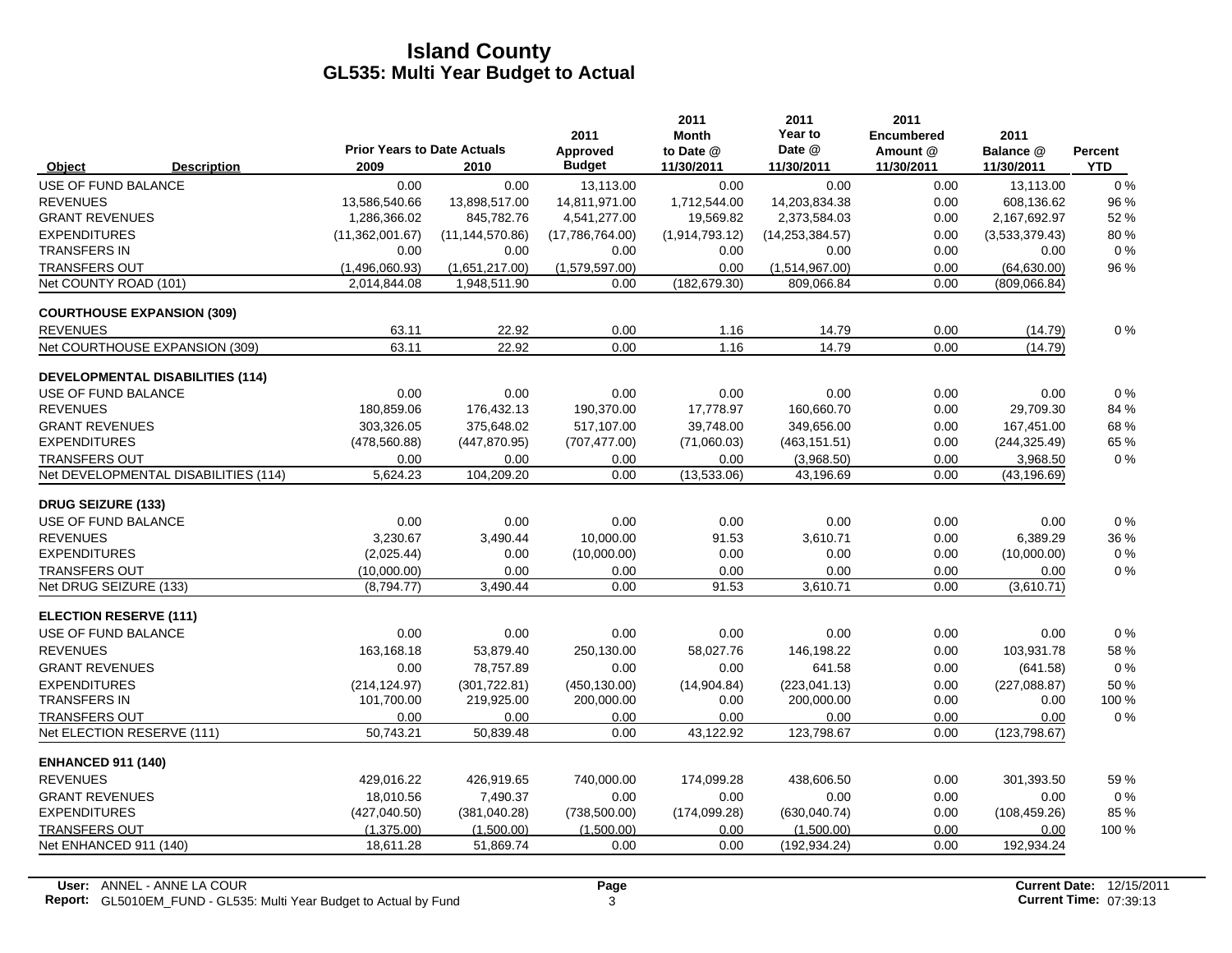|                                                                                                  | <b>Prior Years to Date Actuals</b> |               | 2011<br><b>Approved</b> | 2011<br><b>Month</b><br>to Date @ | 2011<br>Year to<br>Date @ | 2011<br><b>Encumbered</b><br>Amount @ | 2011<br>Balance @ | <b>Percent</b>                                     |
|--------------------------------------------------------------------------------------------------|------------------------------------|---------------|-------------------------|-----------------------------------|---------------------------|---------------------------------------|-------------------|----------------------------------------------------|
| <b>Description</b><br>Object                                                                     | 2009                               | 2010          | <b>Budget</b>           | 11/30/2011                        | 11/30/2011                | 11/30/2011                            | 11/30/2011        | <b>YTD</b>                                         |
| <b>EXTENSION SERVICES (160)</b>                                                                  |                                    |               |                         |                                   |                           |                                       |                   |                                                    |
| <b>REVENUES</b>                                                                                  | 157,026.80                         | 93,829.46     | 232,633.00              | 5,214.32                          | 192,005.95                | 0.00                                  | 40,627.05         | 83%                                                |
| <b>GRANT REVENUES</b>                                                                            | 139,541.50                         | 128,819.80    | 176,309.00              | 0.00                              | 100,196.84                | 0.00                                  | 76,112.16         | 57 %                                               |
| <b>EXPENDITURES</b>                                                                              | (620, 516.17)                      | (454, 515.68) | (515,609.00)            | (41, 393.69)                      | (392, 555.89)             | 0.00                                  | (123,053.11)      | 76 %                                               |
| <b>TRANSFERS IN</b>                                                                              | 176,769.00                         | 149,321.00    | 106,667.00              | 0.00                              | 95,950.00                 | 0.00                                  | 10,717.00         | 90%                                                |
| <b>TRANSFERS OUT</b>                                                                             | 0.00                               | 0.00          | 0.00                    | 0.00                              | 0.00                      | 0.00                                  | 0.00              | 0%                                                 |
| Net EXTENSION SERVICES (160)                                                                     | (147, 178.87)                      | (82, 545.42)  | 0.00                    | (36, 179.37)                      | (4,403.10)                | 0.00                                  | 4,403.10          |                                                    |
| <b>FAMILY RES CTR CAMANO (143)</b>                                                               |                                    |               |                         |                                   |                           |                                       |                   |                                                    |
| <b>REVENUES</b>                                                                                  | 40,159.42                          | 38,891.56     | 52,465.00               | 2,643.86                          | 34,519.90                 | 0.00                                  | 17,945.10         | 66 %                                               |
| <b>EXPENDITURES</b>                                                                              | (41, 597.35)                       | (39, 386.00)  | (52, 465.00)            | (2,698.76)                        | (42,082,10)               | 0.00                                  | (10, 382.90)      | 80%                                                |
| <b>TRANSFERS OUT</b>                                                                             | 0.00                               | 0.00          | 0.00                    | 0.00                              | 0.00                      | 0.00                                  | 0.00              | 0%                                                 |
| Net FAMILY RES CTR CAMANO (143)                                                                  | (1,437.93)                         | (494.44)      | 0.00                    | (54.90)                           | (7,562.20)                | 0.00                                  | 7,562.20          |                                                    |
| <b>FAMILY RES CTR OAK HARBOR (141)</b>                                                           |                                    |               |                         |                                   |                           |                                       |                   |                                                    |
| USE OF FUND BALANCE                                                                              | 0.00                               | 0.00          | 0.00                    | 0.00                              | 0.00                      | 0.00                                  | 0.00              | $0\%$                                              |
| <b>REVENUES</b>                                                                                  | 29,225.62                          | 42,410.00     | 55,937.00               | 1,700.00                          | 43,062.34                 | 0.00                                  | 12,874.66         | 77 %                                               |
| <b>EXPENDITURES</b>                                                                              | (38, 848.46)                       | (40, 226.36)  | (55, 937.00)            | (1,421.03)                        | (42, 417.63)              | 0.00                                  | (13,519.37)       | 76 %                                               |
| <b>TRANSFERS OUT</b>                                                                             | 0.00                               | 0.00          | 0.00                    | 0.00                              | 0.00                      | 0.00                                  | 0.00              | $0\%$                                              |
| Net FAMILY RES CTR OAK HARBOR (141)                                                              | (9,622.84)                         | 2,183.64      | 0.00                    | 278.97                            | 644.71                    | 0.00                                  | (644.71)          |                                                    |
| <b>FAMILY RES CTR SO WHIDBEY (142)</b>                                                           |                                    |               |                         |                                   |                           |                                       |                   |                                                    |
| <b>REVENUES</b>                                                                                  | 8.650.49                           | 5.500.00      | 2.400.00                | 500.00                            | 5.500.00                  | 0.00                                  | (3,100.00)        | 229 %                                              |
| <b>EXPENDITURES</b>                                                                              | (37, 871.85)                       | (16, 410.39)  | (2,400.00)              | (9.00)                            | (120.60)                  | 0.00                                  | (2,279.40)        | 5 %                                                |
| <b>TRANSFERS OUT</b>                                                                             | 0.00                               | 0.00          | 0.00                    | 0.00                              | 0.00                      | 0.00                                  | 0.00              | $0\%$                                              |
| Net FAMILY RES CTR SO WHIDBEY (142)                                                              | (29, 221.36)                       | (10, 910.39)  | 0.00                    | 491.00                            | 5,379.40                  | 0.00                                  | (5,379.40)        |                                                    |
| <b>FEDERAL ASSET FORFEITURE (147)</b>                                                            |                                    |               |                         |                                   |                           |                                       |                   |                                                    |
| USE OF FUND BALANCE                                                                              | 0.00                               | 0.00          | 0.00                    | 0.00                              | 0.00                      | 0.00                                  | 0.00              | 0%                                                 |
| <b>REVENUES</b>                                                                                  | 72.51                              | 5.13          | 5,000.00                | 0.02                              | 0.30                      | 0.00                                  | 4,999.70          | $0\%$                                              |
| <b>EXPENDITURES</b>                                                                              | (2, 148.00)                        | (2, 148.00)   | (5,000.00)              | 0.00                              | (2, 148.00)               | 0.00                                  | (2,852.00)        | 43 %                                               |
| <b>TRANSFERS OUT</b>                                                                             | (20,000.00)                        | 0.00          | 0.00                    | 0.00                              | 0.00                      | 0.00                                  | 0.00              | $0\%$                                              |
| Net FEDERAL ASSET FORFEITURE (147)                                                               | (22,075.49)                        | (2, 142.87)   | 0.00                    | 0.02                              | (2, 147.70)               | 0.00                                  | 2,147.70          |                                                    |
| <b>FIRE PERMIT PROGRAM (115)</b>                                                                 |                                    |               |                         |                                   |                           |                                       |                   |                                                    |
| <b>REVENUES</b>                                                                                  | 29,961.70                          | 32,573.65     | 34,282.00               | 2,760.00                          | 30,403.41                 | 0.00                                  | 3,878.59          | 89%                                                |
| <b>EXPENDITURES</b>                                                                              | (39,003.20)                        | (13, 729.49)  | (34, 282.00)            | (12, 450.62)                      | (25, 823.81)              | 0.00                                  | (8,458.19)        | 75 %                                               |
| <b>TRANSFERS OUT</b>                                                                             | 0.00                               | 0.00          | 0.00                    | 0.00                              | 0.00                      | 0.00                                  | 0.00              | $0\%$                                              |
| Net FIRE PERMIT PROGRAM (115)                                                                    | (9,041.50)                         | 18,844.16     | 0.00                    | (9,690.62)                        | 4,579.60                  | 0.00                                  | (4, 579.60)       |                                                    |
| <b>HISTORICAL PRESERVATION FUND (180)</b>                                                        |                                    |               |                         |                                   |                           |                                       |                   |                                                    |
| USE OF FUND BALANCE                                                                              | 0.00                               | 0.00          | 0.00                    | 0.00                              | 0.00                      | 0.00                                  | 0.00              | $0\%$                                              |
| <b>REVENUES</b>                                                                                  | 0.00                               | 19,964.00     | 18,000.00               | 2,040.00                          | 18,432.00                 | 0.00                                  | (432.00)          | 102 %                                              |
| User: ANNEL - ANNE LA COUR<br>Report: GL5010EM_FUND - GL535: Multi Year Budget to Actual by Fund |                                    |               | Page<br>$\overline{4}$  |                                   |                           |                                       |                   | Current Date: 12/15/2011<br>Current Time: 07:39:13 |

**Report:** GL5010EM\_FUND - GL535: Multi Year Budget to Actual by Fund 07:39:13 And 07:39:13 And 07:39:13 And 07:39:13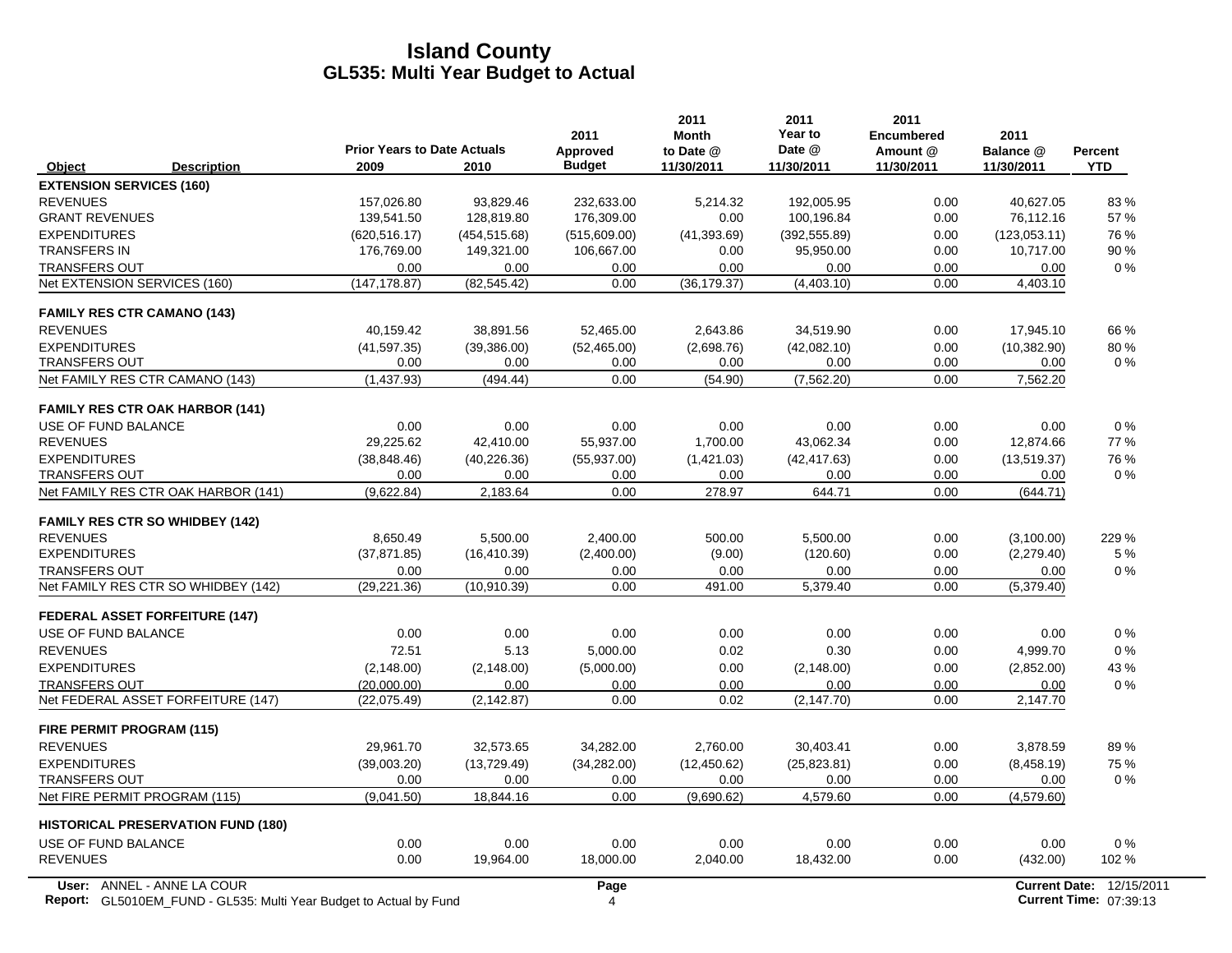|                               |                                           | <b>Prior Years to Date Actuals</b> |               | 2011<br>Approved | 2011<br><b>Month</b><br>to Date @ | 2011<br>Year to<br>Date @ | 2011<br><b>Encumbered</b><br>Amount @ | 2011<br>Balance @ |                       |
|-------------------------------|-------------------------------------------|------------------------------------|---------------|------------------|-----------------------------------|---------------------------|---------------------------------------|-------------------|-----------------------|
| Object                        | <b>Description</b>                        | 2009                               | 2010          | <b>Budget</b>    | 11/30/2011                        | 11/30/2011                | 11/30/2011                            | 11/30/2011        | Percent<br><b>YTD</b> |
| <b>EXPENDITURES</b>           |                                           | 0.00                               | (18,000.00)   | (18,000.00)      | (7,690.23)                        | (26, 983.78)              | 0.00                                  | 8,983.78          | 150 %                 |
| <b>TRANSFERS IN</b>           |                                           | 0.00                               | 0.00          | 0.00             | 0.00                              | 0.00                      | 0.00                                  | 0.00              | 0%                    |
| <b>TRANSFERS OUT</b>          |                                           | 0.00                               | 0.00          | 0.00             | 0.00                              | (12,000.00)               | 0.00                                  | 12,000.00         | 0%                    |
|                               | Net HISTORICAL PRESERVATION FUND (180)    | 0.00                               | 1,964.00      | 0.00             | (5,650.23)                        | (20, 551.78)              | 0.00                                  | 20,551.78         |                       |
| <b>HOMELESS HOUSING (106)</b> |                                           |                                    |               |                  |                                   |                           |                                       |                   |                       |
| USE OF FUND BALANCE           |                                           | 0.00                               | 0.00          | 0.00             | 0.00                              | 0.00                      | 0.00                                  | 0.00              | 0%                    |
| <b>REVENUES</b>               |                                           | 303,359.90                         | 381,549.29    | 320,120.00       | 37,232.35                         | 346,209.40                | 0.00                                  | (26,089.40)       | 108 %                 |
| <b>GRANT REVENUES</b>         |                                           | 115.175.02                         | 107.118.17    | 142.998.00       | 24,383.71                         | 144.103.98                | 0.00                                  | (1, 105.98)       | 101 %                 |
| <b>EXPENDITURES</b>           |                                           | (237, 411.99)                      | (251,650.69)  | (460, 118.00)    | (35, 358.77)                      | (299, 872.38)             | 0.00                                  | (160, 245.62)     | 65 %                  |
| <b>TRANSFERS OUT</b>          |                                           | 0.00                               | 0.00          | (3,000.00)       | 0.00                              | (1,587.40)                | 0.00                                  | (1,412.60)        | 53 %                  |
| Net HOMELESS HOUSING (106)    |                                           | 181,122.93                         | 237,016.77    | 0.00             | 26,257.29                         | 188,853.60                | 0.00                                  | (188, 853.60)     |                       |
|                               | <b>JOINT TOURISM PROMOTION (146)</b>      |                                    |               |                  |                                   |                           |                                       |                   |                       |
| USE OF FUND BALANCE           |                                           | 0.00                               | 0.00          | 0.00             | 0.00                              | 0.00                      | 0.00                                  | 0.00              | 0%                    |
| <b>REVENUES</b>               |                                           | 174.235.82                         | 168,552.81    | 180,000.00       | 48.428.75                         | 214.926.05                | 0.00                                  | (34,926.05)       | 119%                  |
| <b>EXPENDITURES</b>           |                                           | (182, 766.22)                      | (233, 917.39) | (180,000.00)     | (14, 412.45)                      | (193, 057.48)             | 0.00                                  | 13,057.48         | 107%                  |
|                               | Net JOINT TOURISM PROMOTION (146)         | (8,530.40)                         | (65, 364.58)  | 0.00             | 34,016.30                         | 21,868.57                 | 0.00                                  | (21, 868.57)      |                       |
|                               | <b>JUVENILE DETENTION CENTER (145)</b>    |                                    |               |                  |                                   |                           |                                       |                   |                       |
| USE OF FUND BALANCE           |                                           | 0.00                               | 0.00          | 0.00             | 0.00                              | 0.00                      | 0.00                                  | 0.00              | 0%                    |
| <b>REVENUES</b>               |                                           | 763,684.59                         | 715,543.65    | 728,050.00       | 69,493.18                         | 692,228.24                | 0.00                                  | 35,821.76         | 95 %                  |
| <b>GRANT REVENUES</b>         |                                           | 3,725.42                           | 11,099.32     | 8,000.00         | 0.00                              | 6,007.99                  | 0.00                                  | 1,992.01          | 75 %                  |
| <b>EXPENDITURES</b>           |                                           | (974, 162.99)                      | (997, 109.66) | (1,093,050.00)   | (90, 929.43)                      | (913, 522.92)             | 0.00                                  | (179, 527.08)     | 84 %                  |
| <b>TRANSFERS IN</b>           |                                           | 0.00                               | 0.00          | 403,000.00       | 0.00                              | 403,000.00                | 0.00                                  | 0.00              | 100 %                 |
| <b>TRANSFERS OUT</b>          |                                           | (1,077.90)                         | (46,500.00)   | (46,000.00)      | 0.00                              | (45, 400.00)              | 0.00                                  | (600.00)          | 99 %                  |
|                               | Net JUVENILE DETENTION CENTER (145)       | (207, 830.88)                      | (316,966.69)  | 0.00             | (21, 436.25)                      | 142,313.31                | 0.00                                  | (142, 313.31)     |                       |
|                               | <b>LOW-INCOME HOUSING SURCHARGE (105)</b> |                                    |               |                  |                                   |                           |                                       |                   |                       |
| USE OF FUND BALANCE           |                                           | 0.00                               | 0.00          | 0.00             | 0.00                              | 0.00                      | 0.00                                  | 0.00              | 0%                    |
| <b>REVENUES</b>               |                                           | 111,565.87                         | 92,487.14     | 124,536.00       | 8,735.05                          | 86,022.48                 | 0.00                                  | 38,513.52         | 69%                   |
| <b>EXPENDITURES</b>           |                                           | (18, 180.00)                       | (90,069.00)   | (124, 536.00)    | (1,488.90)                        | (43, 115.76)              | 0.00                                  | (81, 420.24)      | 35 %                  |
| <b>TRANSFERS OUT</b>          |                                           | 0.00                               | 0.00          | 0.00             | 0.00                              | 0.00                      | 0.00                                  | 0.00              | $0\%$                 |
|                               | Net LOW-INCOME HOUSING SURCHARGE (105)    | 93,385.87                          | 2,418.14      | 0.00             | 7,246.15                          | 42,906.72                 | 0.00                                  | (42,906.72)       |                       |
| <b>MENTAL HEALTH (113)</b>    |                                           |                                    |               |                  |                                   |                           |                                       |                   |                       |
| USE OF FUND BALANCE           |                                           | 0.00                               | 0.00          | 0.00             | 0.00                              | 0.00                      | 0.00                                  | 0.00              | 0%                    |
| <b>REVENUES</b>               |                                           | 270,026.85                         | 227,826.64    | 326,157.00       | 17,778.96                         | 160,660.70                | 0.00                                  | 165,496.30        | 49 %                  |
| <b>GRANT REVENUES</b>         |                                           | 0.00                               | 39.807.49     | 0.00             | 11.250.17                         | 98.205.21                 | 0.00                                  | (98, 205.21)      | 0%                    |
| <b>EXPENDITURES</b>           |                                           | (233, 815.60)                      | (222, 339.78) | (326, 157.00)    | (22,058.36)                       | (238, 141.08)             | 0.00                                  | (88,015.92)       | 73%                   |
| <b>TRANSFERS OUT</b>          |                                           | 0.00                               | 0.00          | 0.00             | 0.00                              | (3,968.50)                | 0.00                                  | 3,968.50          | 0%                    |
| Net MENTAL HEALTH (113)       |                                           | 36,211.25                          | 45,294.35     | 0.00             | 6,970.77                          | 16,756.33                 | 0.00                                  | (16, 756.33)      |                       |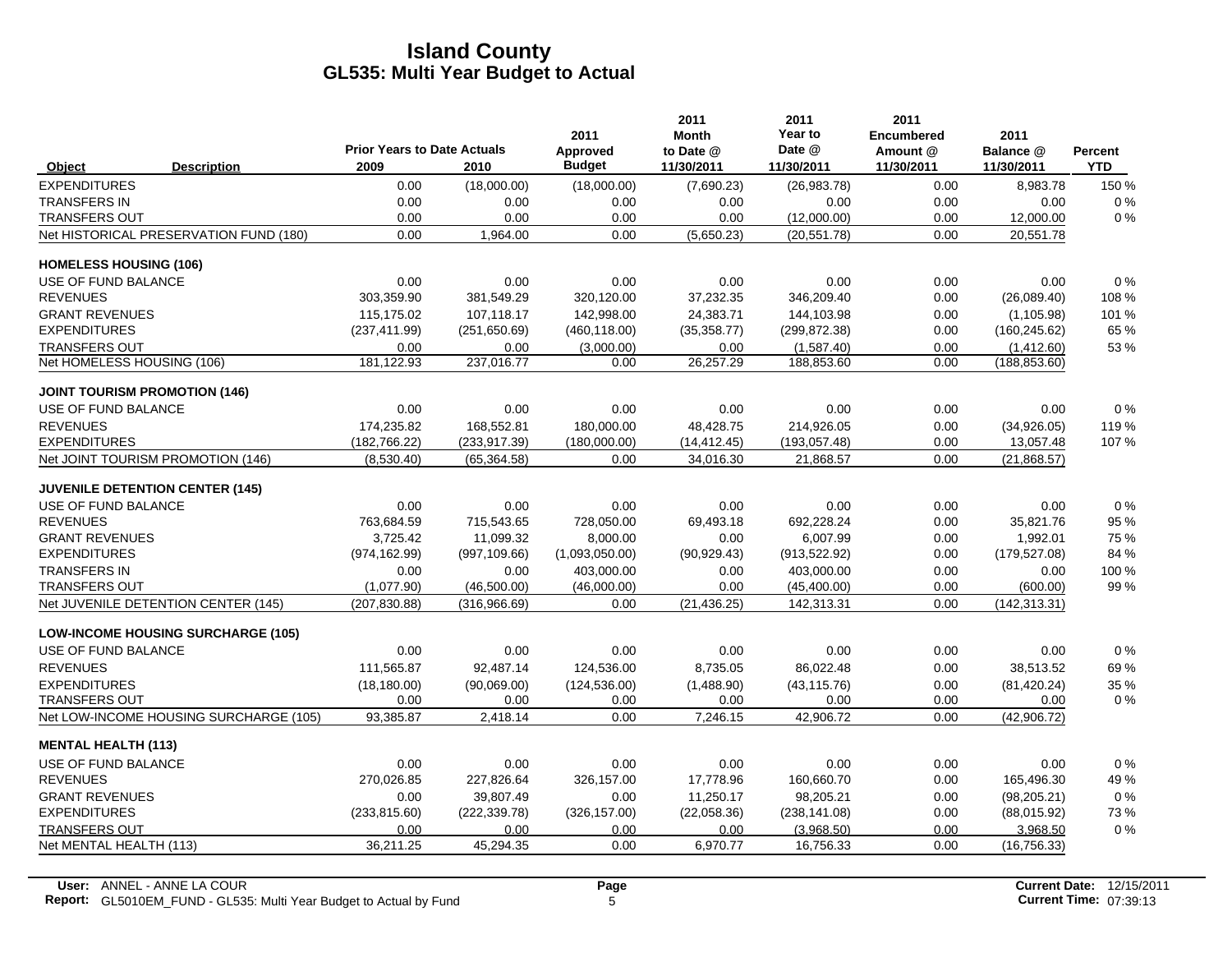|                            |                                          |                                            |                | 2011                      | 2011<br><b>Month</b>    | 2011<br>Year to      | 2011<br><b>Encumbered</b> | 2011                    |                       |
|----------------------------|------------------------------------------|--------------------------------------------|----------------|---------------------------|-------------------------|----------------------|---------------------------|-------------------------|-----------------------|
| Object                     | <b>Description</b>                       | <b>Prior Years to Date Actuals</b><br>2009 | 2010           | Approved<br><b>Budget</b> | to Date @<br>11/30/2011 | Date @<br>11/30/2011 | Amount @<br>11/30/2011    | Balance @<br>11/30/2011 | Percent<br><b>YTD</b> |
|                            | MH THERAPEUTIC COURT SALES TAX (126)     |                                            |                |                           |                         |                      |                           |                         |                       |
| USE OF FUND BALANCE        |                                          | 0.00                                       | 0.00           | 21,300.00                 | 0.00                    | 0.00                 | 0.00                      | 21,300.00               | 0%                    |
| <b>REVENUES</b>            |                                          | 738,639.23                                 | 699,492.55     | 741,683.00                | 67,360.68               | 686,914.91           | 0.00                      | 54,768.09               | 93 %                  |
| <b>GRANT REVENUES</b>      |                                          | 19.898.22                                  | 8,765.92       | 28.994.00                 | 5,006.00                | 32.244.09            | 0.00                      | (3,250.09)              | 111%                  |
| <b>EXPENDITURES</b>        |                                          | (369, 962.05)                              | (482, 242.97)  | (739, 177.00)             | (62, 896.49)            | (570, 135.56)        | 0.00                      | (169, 041.44)           | 77%                   |
| <b>TRANSFERS IN</b>        |                                          | 14,550.25                                  | 0.00           | 0.00                      | 0.00                    | 0.00                 | 0.00                      | 0.00                    | 0%                    |
| <b>TRANSFERS OUT</b>       |                                          | 0.00                                       | (52,800.00)    | (52,800.00)               | 0.00                    | (53, 274.80)         | 0.00                      | 474.80                  | 101%                  |
|                            | Net MH THERAPEUTIC COURT SALES TAX (126) | 403,125.65                                 | 173,215.50     | 0.00                      | 9,470.19                | 95,748.64            | 0.00                      | (95,748.64)             |                       |
| PATHS & TRAILS (137)       |                                          |                                            |                |                           |                         |                      |                           |                         |                       |
| <b>REVENUES</b>            |                                          | 0.00                                       | 0.00           | 0.00                      | 0.00                    | 0.00                 | 0.00                      | 0.00                    | 0%                    |
| <b>GRANT REVENUES</b>      |                                          | 2,007.14                                   | 10,365.68      | 159,000.00                | 0.00                    | 56,367.40            | 0.00                      | 102,632.60              | 35 %                  |
| <b>EXPENDITURES</b>        |                                          | (252, 306.62)                              | (57,905.88)    | (244,000.00)              | (22, 957.13)            | (47, 986.74)         | 0.00                      | (196, 013.26)           | 20%                   |
| <b>TRANSFERS IN</b>        |                                          | 0.00                                       | 0.00           | 85,000.00                 | 0.00                    | 0.00                 | 0.00                      | 85,000.00               | 0%                    |
| <b>TRANSFERS OUT</b>       |                                          | 0.00                                       | 0.00           | 0.00                      | 0.00                    | 0.00                 | 0.00                      | 0.00                    | 0%                    |
| Net PATHS & TRAILS (137)   |                                          | (250, 299.48)                              | (47, 540.20)   | 0.00                      | (22, 957.13)            | 8,380.66             | 0.00                      | (8,380.66)              |                       |
|                            | PUBLIC HEALTH POOLING (104)              |                                            |                |                           |                         |                      |                           |                         |                       |
| USE OF FUND BALANCE        |                                          | 0.00                                       | 0.00           | 0.00                      | 0.00                    | 0.00                 | 0.00                      | 0.00                    | 0%                    |
| <b>REVENUES</b>            |                                          | 1.083.890.21                               | 1.150.049.83   | 1,211,291.00              | (161, 376.13)           | 842.166.80           | 0.00                      | 369.124.20              | 70 %                  |
| <b>GRANT REVENUES</b>      |                                          | 995,142.21                                 | 1,018,760.76   | 1,160,340.00              | 113,743.21              | 1,132,401.76         | 0.00                      | 27,938.24               | 98 %                  |
| <b>EXPENDITURES</b>        |                                          | (2,629,498.07)                             | (2,780,513.43) | (2,611,152.00)            | (353, 386.67)           | (2,644,501.05)       | 0.00                      | 33,349.05               | 101 %                 |
| <b>TRANSFERS IN</b>        |                                          | 455,965.42                                 | 721,159.77     | 409,391.00                | 0.00                    | 425,274.00           | 0.00                      | (15,883.00)             | 104 %                 |
| <b>TRANSFERS OUT</b>       |                                          | (170, 551.20)                              | (147, 967.00)  | (169, 870.00)             | 0.00                    | (114, 267.00)        | 0.00                      | (55,603.00)             | 67%                   |
|                            | Net PUBLIC HEALTH POOLING (104)          | (265, 051.43)                              | (38, 510.07)   | 0.00                      | (401, 019.59)           | (358, 925.49)        | 0.00                      | 358,925.49              |                       |
| <b>PUBLIC WORKS (139)</b>  |                                          |                                            |                |                           |                         |                      |                           |                         |                       |
| <b>USE OF FUND BALANCE</b> |                                          | 0.00                                       | 0.00           | 22,865.00                 | 0.00                    | 0.00                 | 0.00                      | 22,865.00               | 0%                    |
| <b>REVENUES</b>            |                                          | 0.00                                       | 0.00           | 650.00                    | 0.00                    | 0.00                 | 0.00                      | 650.00                  | 0%                    |
| <b>EXPENDITURES</b>        |                                          | (400, 682.80)                              | (396, 100.46)  | (445, 115.00)             | (34,627.27)             | (390, 829.29)        | 0.00                      | (54, 285.71)            | 88%                   |
| <b>TRANSFERS IN</b>        |                                          | 363,041.26                                 | 419,912.00     | 421,600.00                | 0.00                    | 431,600.00           | 0.00                      | (10,000.00)             | 102%                  |
| <b>TRANSFERS OUT</b>       |                                          | 0.00                                       | 0.00           | 0.00                      | 0.00                    | 0.00                 | 0.00                      | 0.00                    | 0%                    |
| Net PUBLIC WORKS (139)     |                                          | (37, 641.54)                               | 23,811.54      | 0.00                      | (34,627.27)             | 40,770.71            | 0.00                      | (40,770.71)             |                       |
|                            | <b>REET 1 CAPITAL IMPROVEMENTS (134)</b> |                                            |                |                           |                         |                      |                           |                         |                       |
| USE OF FUND BALANCE        |                                          | 0.00                                       | 0.00           | 600,000.00                | 0.00                    | 0.00                 | 0.00                      | 600,000.00              | $0\%$                 |
| <b>REVENUES</b>            |                                          | 545,394.96                                 | 636,129.64     | 600,000.00                | 54,801.27               | 584,681.51           | 0.00                      | 15,318.49               | 97 %                  |
| <b>EXPENDITURES</b>        |                                          | (152,084.62)                               | (96, 578.28)   | (1, 150, 700.00)          | (9, 105.69)             | (782, 516.52)        | 0.00                      | (368, 183.48)           | 68%                   |
| <b>TRANSFERS IN</b>        |                                          | 106,412.60                                 | 0.00           | 0.00                      | 0.00                    | 0.00                 | 0.00                      | 0.00                    | 0%                    |
| <b>TRANSFERS OUT</b>       |                                          | (70, 975.00)                               | (76, 799.37)   | (49,300.00)               | 0.00                    | (68,951.80)          | 0.00                      | 19,651.80               | 140 %                 |
|                            | Net REET 1 CAPITAL IMPROVEMENTS (134)    | 428,747.94                                 | 462,751.99     | 0.00                      | 45,695.58               | (266, 786.81)        | 0.00                      | 266,786.81              |                       |

**REET 2 CAPITAL FACILITIES (135)**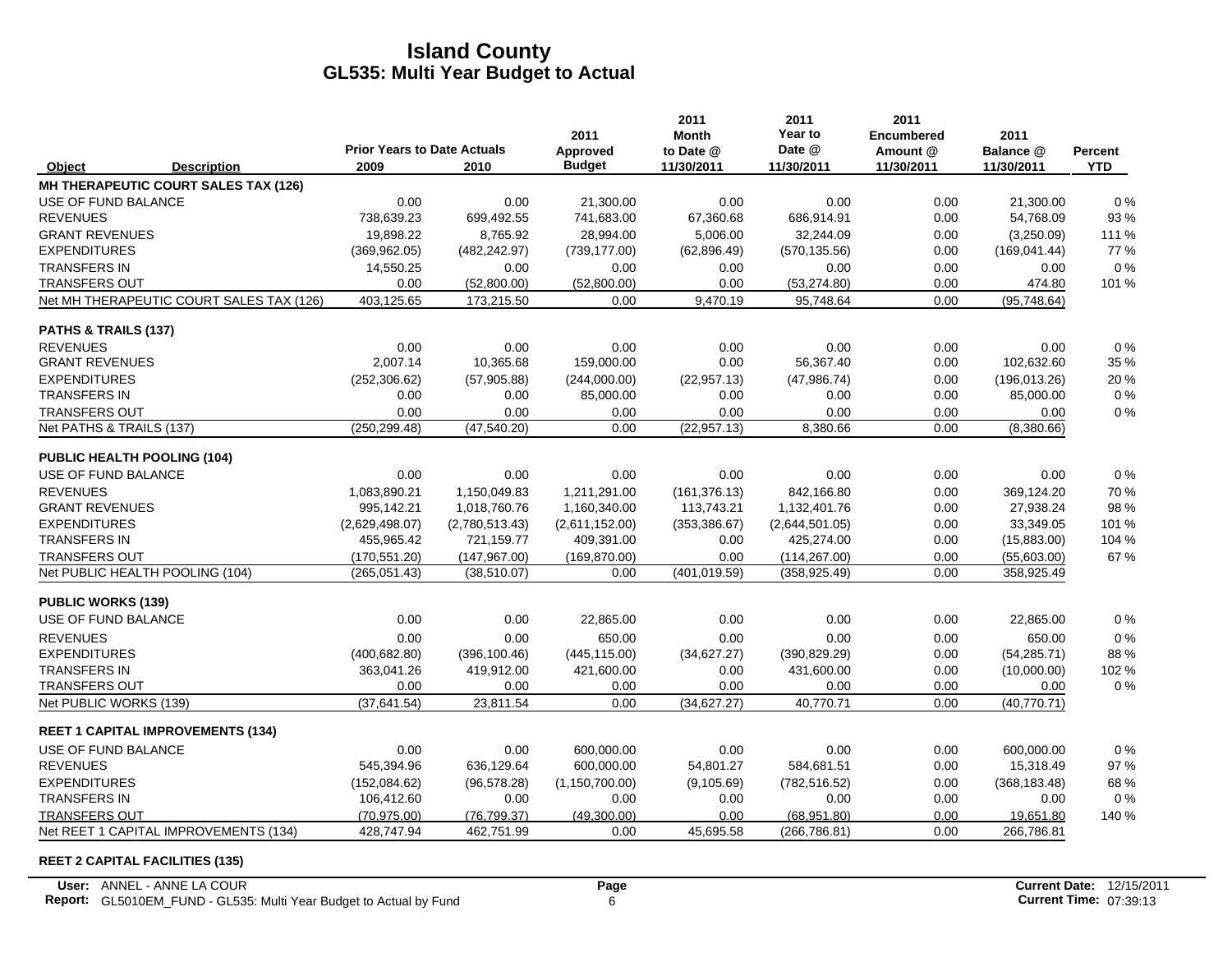|                                                                                                         | <b>Prior Years to Date Actuals</b> |                | 2011<br><b>Approved</b> | 2011<br><b>Month</b><br>to Date @ | 2011<br>Year to<br>Date @ | 2011<br><b>Encumbered</b><br>Amount @ | 2011<br>Balance @    | <b>Percent</b>                       |
|---------------------------------------------------------------------------------------------------------|------------------------------------|----------------|-------------------------|-----------------------------------|---------------------------|---------------------------------------|----------------------|--------------------------------------|
| <b>Description</b><br>Object                                                                            | 2009                               | 2010           | <b>Budget</b>           | 11/30/2011                        | 11/30/2011                | 11/30/2011                            | 11/30/2011           | <b>YTD</b>                           |
| USE OF FUND BALANCE                                                                                     | 0.00                               | 0.00           | 294,505.00              | 0.00                              | 0.00                      | 0.00                                  | 294,505.00           | $0\%$                                |
| <b>REVENUES</b>                                                                                         | 545,394.96                         | 637,816.04     | 600,000.00              | 54,801.27                         | 584,681.51                | 0.00                                  | 15,318.49            | 97 %                                 |
| <b>GRANT REVENUES</b>                                                                                   | 0.00                               | 0.00           | 0.00                    | 0.00                              | 0.00                      | 0.00                                  | 0.00                 | $0\%$                                |
| <b>EXPENDITURES</b>                                                                                     | (203, 775.01)                      | (180, 660.13)  | (707, 575.00)           | (13,644.65)                       | (181, 873.29)             | 0.00                                  | (525, 701.71)        | 26 %                                 |
| <b>TRANSFERS OUT</b>                                                                                    | (191, 971.73)                      | (153, 320.00)  | (186,930.00)            | 0.00                              | (186, 230.00)             | 0.00                                  | (700.00)             | 100 %                                |
| Net REET 2 CAPITAL FACILITIES (135)                                                                     | 149,648.22                         | 303,835.91     | 0.00                    | 41,156.62                         | 216,578.22                | 0.00                                  | (216, 578.22)        |                                      |
| <b>REET ELECTRONIC TECHNOLOGY (150)</b>                                                                 |                                    |                |                         |                                   |                           |                                       |                      |                                      |
| <b>REVENUES</b>                                                                                         | 20,396.65                          | 13,612.00      | 22,000.00               | 0.00                              | 0.00                      | 0.00                                  | 22,000.00            | $0\%$                                |
| <b>GRANT REVENUES</b>                                                                                   | 0.00                               | 100,000.00     | 0.00                    | 0.00                              | 0.00                      | 0.00                                  | 0.00                 | $0\%$                                |
| <b>EXPENDITURES</b>                                                                                     | 0.00                               | (102, 283, 14) | (22,000.00)             | 0.00                              | (4,821.91)                | 0.00                                  | (17, 178.09)         | 22 %                                 |
| <b>TRANSFERS OUT</b>                                                                                    | 0.00                               | 0.00           | 0.00                    | 0.00                              | 0.00                      | 0.00                                  | 0.00                 | $0\%$                                |
| Net REET ELECTRONIC TECHNOLOGY (150)                                                                    | 20,396.65                          | 11,328.86      | 0.00                    | 0.00                              | (4,821.91)                | 0.00                                  | 4,821.91             |                                      |
| <b>RURAL COUNTY SALES TAX (121)</b>                                                                     |                                    |                |                         |                                   |                           |                                       |                      |                                      |
| USE OF FUND BALANCE                                                                                     | 0.00                               | 0.00           | 991.600.00              | 0.00                              | 0.00                      | 0.00                                  | 991.600.00           | 0%                                   |
| <b>REVENUES</b>                                                                                         | 664,482.93                         | 632,799.38     | 725,400.00              | 62,754.27                         | 617,797.78                | 0.00                                  | 107,602.22           | 85%                                  |
| <b>EXPENDITURES</b>                                                                                     | (545, 307.46)                      | (715, 747.64)  | (1,714,300.00)          | (324.694.77)                      | (1,630,906.90)            | 0.00                                  | (83, 393, 10)        | 95 %                                 |
| <b>TRANSFERS OUT</b>                                                                                    | 0.00                               | (2,800.00)     | (2,700.00)              | 0.00                              | (2,700.00)                | 0.00                                  | 0.00                 | 100 %                                |
| Net RURAL COUNTY SALES TAX (121)                                                                        | 119,175.47                         | (85,748.26)    | 0.00                    | (261, 940.50)                     | (1,015,809.12)            | 0.00                                  | 1,015,809.12         |                                      |
| <b>STORM &amp; SURFACE WATER UTILITY (144)</b>                                                          |                                    |                |                         |                                   |                           |                                       |                      |                                      |
| USE OF FUND BALANCE                                                                                     | 0.00                               | 0.00           | 0.00                    | 0.00                              | 0.00                      | 0.00                                  | 0.00                 | 0%                                   |
| <b>REVENUES</b>                                                                                         | 2,518.79                           | 95.46          | 110.00                  | 2.79                              | 4,579.98                  | 0.00                                  | (4,469.98)           | 4,164 %                              |
| <b>EXPENDITURES</b>                                                                                     | (3,663.85)                         | (3,358.10)     | (26,040.00)             | (9.73)                            | (3,067.20)                | 0.00                                  | (22, 972.80)         | 12%                                  |
| <b>TRANSFERS IN</b>                                                                                     | 5,885.00                           | 6,420.00       | 25,930.00               | 0.00                              | 25,930.00                 | 0.00                                  | 0.00                 | 100 %                                |
| Net STORM & SURFACE WATER UTILITY (144)                                                                 | 4,739.94                           | 3,157.36       | 0.00                    | (6.94)                            | 27,442.78                 | 0.00                                  | (27, 442.78)         |                                      |
| TREASURER'S M & O (116)                                                                                 |                                    |                |                         |                                   |                           |                                       |                      |                                      |
| USE OF FUND BALANCE                                                                                     | 0.00                               | 0.00           | 30,171.00               | 0.00                              | 0.00                      | 0.00                                  | 30,171.00            | 0%                                   |
| <b>REVENUES</b>                                                                                         | 15,017.64                          | 30,643.82      | 38,010.00               | 4,376.41                          | 56,139.75                 | 0.00                                  | (18, 129.75)         | 148 %                                |
| <b>EXPENDITURES</b>                                                                                     | (32, 276.28)                       | (38, 360.41)   | (68, 181.00)            | (3,262.85)                        | (72, 261.90)              | 0.00                                  | 4,080.90             | 106 %                                |
| <b>TRANSFERS OUT</b>                                                                                    | 0.00                               | 0.00           | 0.00                    | 0.00                              | 0.00                      | 0.00                                  | 0.00                 | $0\%$                                |
| Net TREASURER'S M & O (116)                                                                             | (17, 258.64)                       | (7,716.59)     | 0.00                    | 1,113.56                          | (16, 122.15)              | 0.00                                  | 16,122.15            |                                      |
| <b>TRIAL COURT IMPROVEMENT (157)</b>                                                                    |                                    |                |                         |                                   |                           |                                       |                      |                                      |
| <b>REVENUES</b>                                                                                         | 356.86                             | 23,957.27      | 5,000.00                | 11.25                             | 23,775.18                 | 0.00                                  | (18, 775.18)         | 476 %                                |
| <b>EXPENDITURES</b>                                                                                     | (1,904.46)                         | (5,380.65)     | (5,000.00)              | 0.00                              | (2,535.08)                | 0.00                                  | (2,464.92)           | 51 %                                 |
| Net TRIAL COURT IMPROVEMENT (157)                                                                       | (1,547.60)                         | 18,576.62      | 0.00                    | 11.25                             | 21,240.10                 | 0.00                                  | (21, 240.10)         |                                      |
| <b>VETERANS ASSISTANCE (107)</b>                                                                        |                                    |                |                         |                                   |                           |                                       |                      |                                      |
| USE OF FUND BALANCE                                                                                     | 0.00                               | 0.00           | 84,988.00               | 0.00                              | 0.00                      | 0.00                                  | 84,988.00            | 0%                                   |
| <b>REVENUES</b>                                                                                         | 3,226.46                           | 3,757.68       | 35,030.00               | 6.02                              | 777.43                    | 0.00                                  | 34,252.57            | 2%                                   |
| User: ANNEL - ANNE LA COUR<br><b>Report:</b> GL5010EM FUND - GL535: Multi Year Budget to Actual by Fund |                                    |                | Page<br>7               |                                   |                           |                                       | <b>Current Date:</b> | 12/15/2011<br>Current Time: 07:39:13 |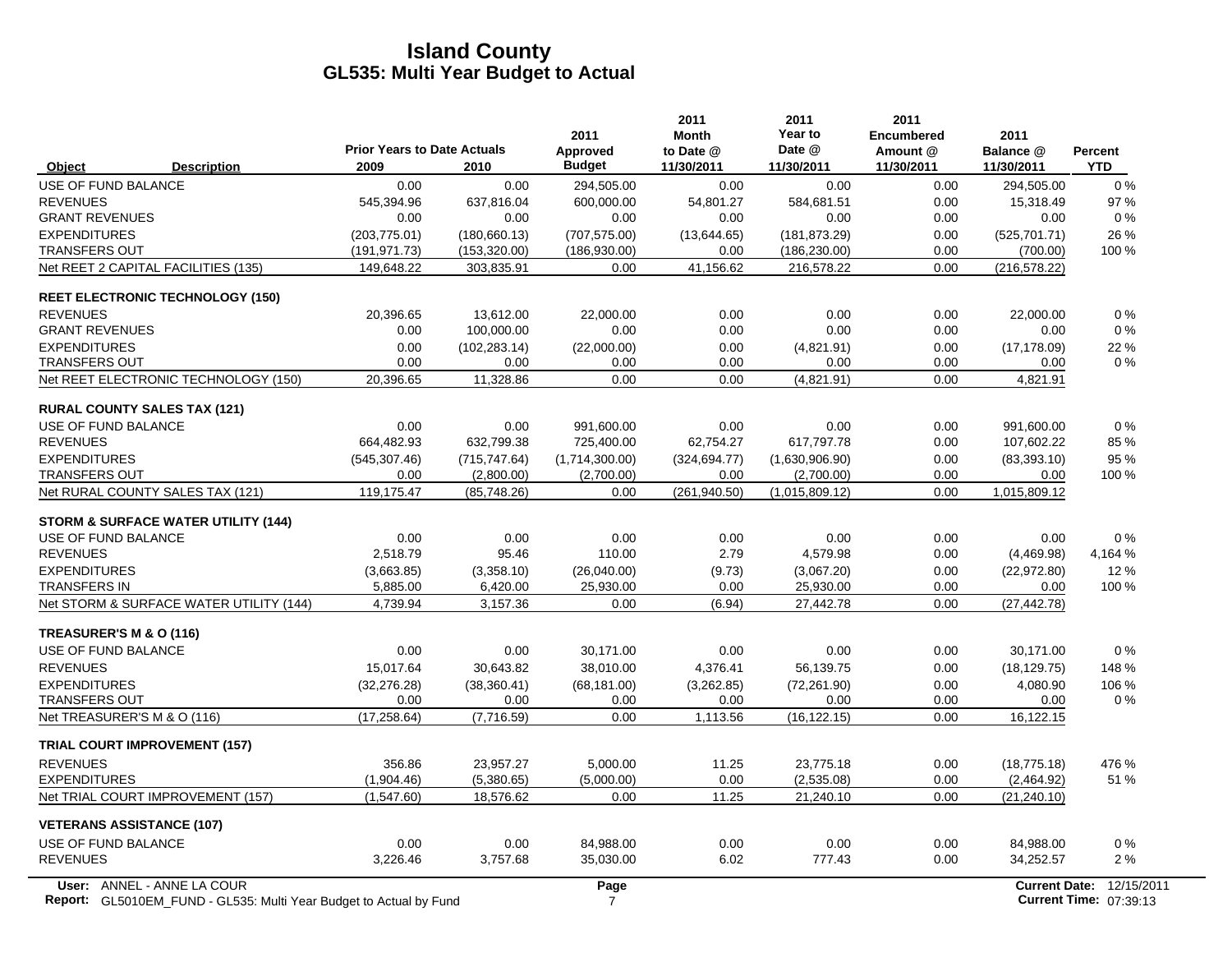|                                       | <b>Prior Years to Date Actuals</b> |               | 2011<br>Approved | 2011<br>Month<br>to Date @ | 2011<br>Year to<br>Date @ | 2011<br><b>Encumbered</b><br>Amount @ | 2011<br>Balance @ | <b>Percent</b> |
|---------------------------------------|------------------------------------|---------------|------------------|----------------------------|---------------------------|---------------------------------------|-------------------|----------------|
| Object<br><b>Description</b>          | 2009                               | 2010          | <b>Budget</b>    | 11/30/2011                 | 11/30/2011                | 11/30/2011                            | 11/30/2011        | YTD.           |
| <b>EXPENDITURES</b>                   | (58, 749.72)                       | (66, 107.52)  | (117, 518.00)    | (4, 118.18)                | (66, 881.33)              | 0.00                                  | (50,636.67)       | 57 %           |
| <b>TRANSFERS OUT</b>                  | 0.00                               | 0.00          | (2,500.00)       | 0.00                       | (1,587.40)                | 0.00                                  | (912.60)          | 63%            |
| Net VETERANS ASSISTANCE (107)         | (55, 523.26)                       | (62, 349.84)  | 0.00             | (4, 112.16)                | (67, 691.30)              | 0.00                                  | 67,691.30         |                |
| <b>WATER QUALITY ASSISTANCE (149)</b> |                                    |               |                  |                            |                           |                                       |                   |                |
| <b>REVENUES</b>                       | 210.017.57                         | 145,545.69    | 242,130.00       | 1,301.79                   | 88,273.57                 | 0.00                                  | 153,856.43        | 36 %           |
| <b>GRANT REVENUES</b>                 | 24.389.44                          | 0.00          | 100.000.00       | 34,719.24                  | 65.046.34                 | 0.00                                  | 34,953.66         | 65 %           |
| <b>EXPENDITURES</b>                   | (257, 267.96)                      | (232, 624.55) | (342, 130.00)    | (33,965.10)                | (281, 678.17)             | 0.00                                  | (60, 451.83)      | 82 %           |
| <b>TRANSFERS IN</b>                   | 0.00                               | 0.00          | 0.00             | 0.00                       | 0.00                      | 0.00                                  | 0.00              | $0\%$          |
| <b>TRANSFERS OUT</b>                  | 0.00                               | 0.00          | 0.00             | 0.00                       | 0.00                      | 0.00                                  | 0.00              | $0\%$          |
| Net WATER QUALITY ASSISTANCE (149)    | (22,860.95)                        | (87,078.86)   | 0.00             | 2,055.93                   | (128, 358.26)             | 0.00                                  | 128,358.26        |                |
| <b>Grand Total All Funds</b>          | 2.923.472.33                       | 3.691.840.25  | 0.00             | (717.347.70)               | 167.214.96                | 0.00                                  | (167, 214.96)     |                |